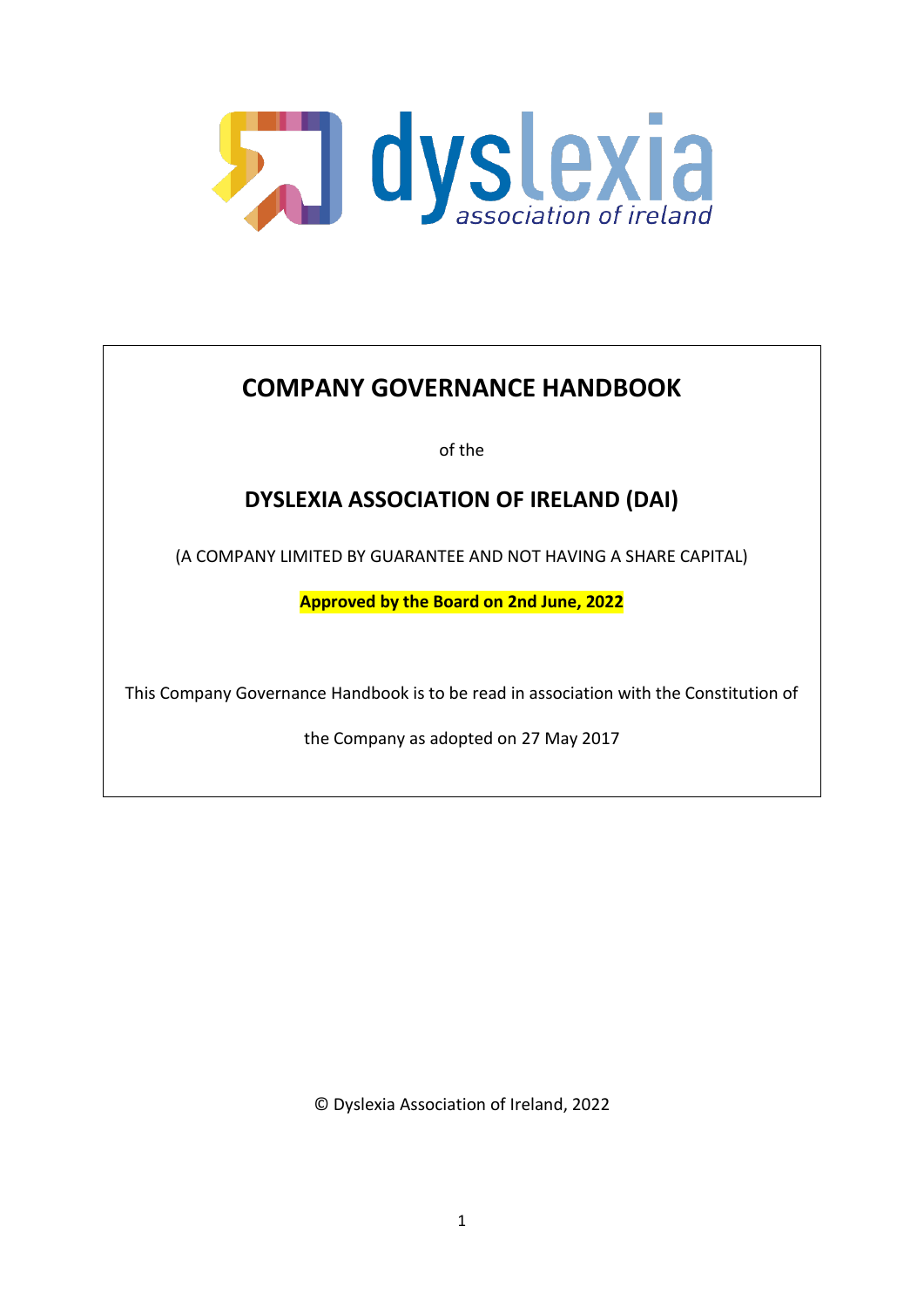# **ACKNOWLEDGEMENTS**

The Governance and Risk Working Group, staff in the Dyslexia Association of Ireland and the Dyslexia Association of Ireland Board of Directors who provided feedback and critique on various drafts of the policy.

#### **DISCLAIMER**

Although every effort has been made to ensure that the information in this policy is accurate and up to date at the time of going to print, the Dyslexia Association of Ireland cannot accept responsibility or liability for any errors or omissions.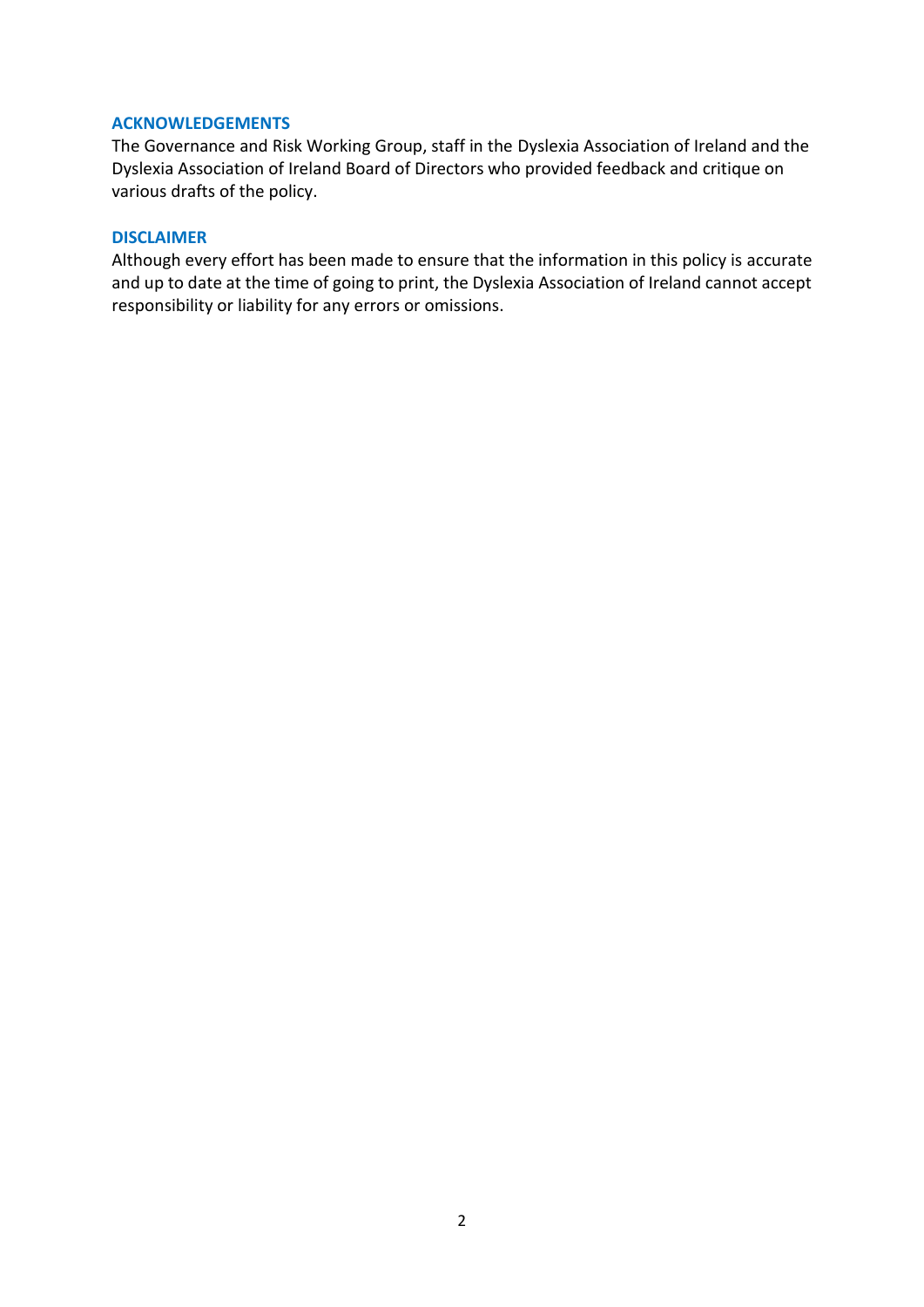# **CONTENTS**

| <b>Executive Summary</b>                                                   | Pages 4-7          |
|----------------------------------------------------------------------------|--------------------|
| <b>Section One: Operating Principles</b>                                   | <b>Pages 8-16</b>  |
| 1.1 Introduction<br>$\bullet$                                              |                    |
| 1.2 Principles of Good Governance<br>$\bullet$                             |                    |
| <b>1.3 Charities Act Obligations</b><br>$\bullet$                          |                    |
| 1.4 Company Law Obligations<br>$\bullet$                                   |                    |
| 1.5 Code of Conduct for DAI Board of Directors<br>$\bullet$                |                    |
| <b>Section Two: Board Roles and Responsibilities</b>                       | <b>Pages 17-30</b> |
| • 2.1 Role of a Board Member                                               |                    |
| 2.2 Rights of a Board Member<br>$\bullet$                                  |                    |
| 2.3 Legal Duties of a Board Member<br>$\bullet$                            |                    |
| 2.4 Powers of Board Members<br>$\bullet$                                   |                    |
| 2.5 Personal Liability of Directors / Board Members<br>$\bullet$           |                    |
| 2.6 Board Conflict of Interest and Conflict of Loyalty Policy<br>$\bullet$ |                    |
| 2.7 Board Health and Safety Responsibilities<br>$\bullet$                  |                    |
| 2.8 Board Officer Roles & Responsibilities                                 |                    |
|                                                                            |                    |

- **2.9 Board Induction/Checklist**
- **2.10 Board Operating Procedures**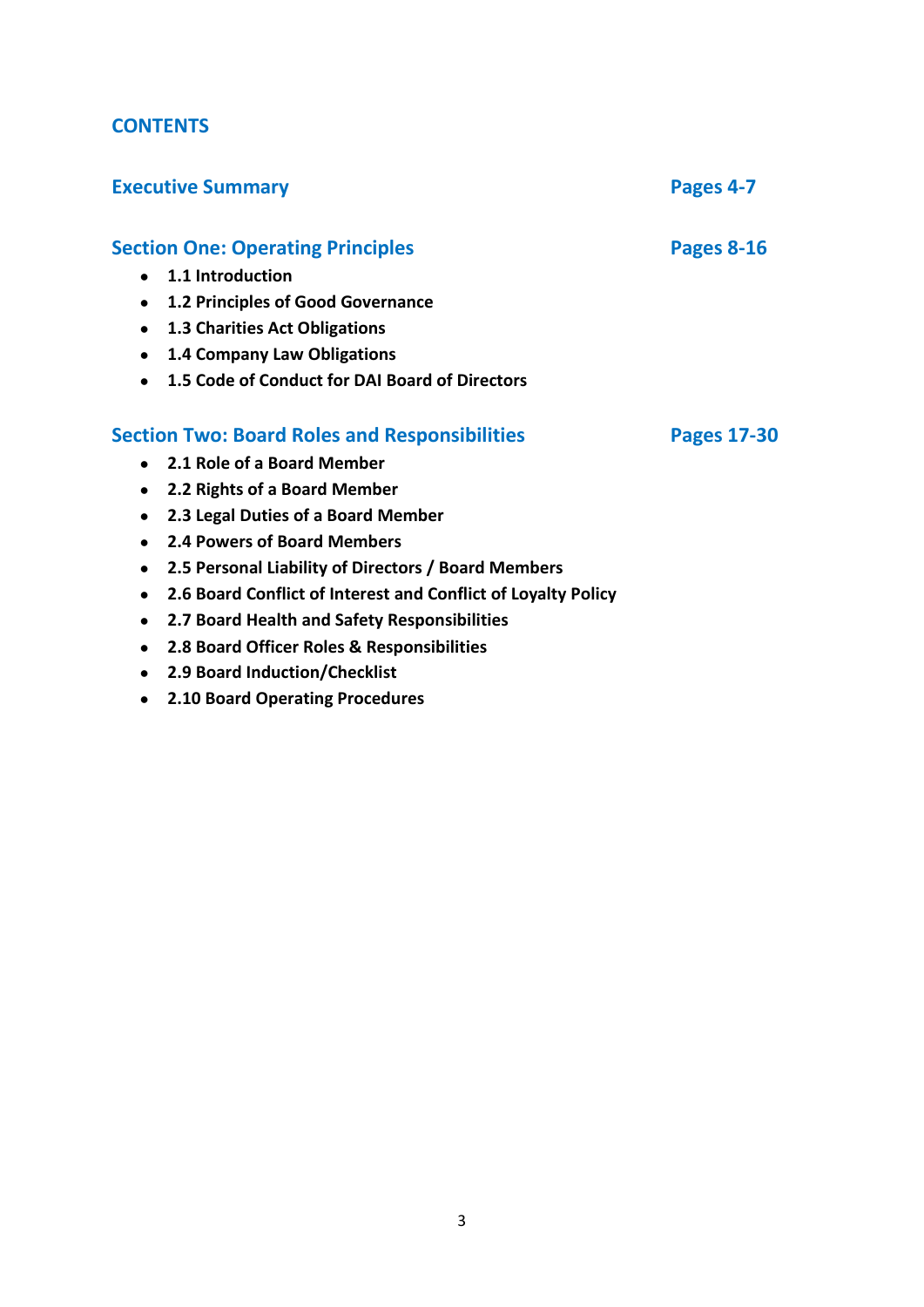# **Executive Summary**

# **COMPANY GOVERNANCE HANDBOOK**

- 1. This Company Governance Handbook is provided for under the Constitution of the Company.
- 2. The purpose of the Company Governance Handbook is to set out, in detail, relevant matters relating to the governance of the Company.
- 3. Proposed changes to the provisions of this Company Governance Handbook may be made by the Directors and all such changes shall be approved by a general meeting of the Company.

### **MEMBERSHIP TERMS**

- 4. There shall be a single class of member to be known as "ordinary members", who shall have the right to receive notices of all meetings of the Company, and to be represented at all such meetings, in accordance with the provisions of this Company Governance Handbook.
- 5. Membership is open to all persons (over 18 years of age at the time membership is accepted), having an interest in supporting the objects of the Company.
- 6. All members must agree to be bound by the rules, requirements and bye-laws of the Company as may be in force from time-to-time, and must also agree to be listed on the register of members of the Company.
- 7. The annual subscription payable by members of the company shall be determined by the Board from time to time, and shall be payable on the acceptance of membership for the year in which acceptance takes place, and thereafter shall be payable on the anniversary of the original date of acceptance.
- 8. Payment of the membership fee in full is required in order to exercise or enjoy any of the rights or benefits of membership.
- 9. Acceptance of membership shall be by the Board or by a staff member or members, to whom this function is delegated by the Board in writing.
- 10. The Board reserves the right to decline to accept any application for membership.

#### **BOARD & DIRECTORS OF THE COMPANY**

- 11. The Board shall consist of such members of the Company, subject to the maximum number specified in the Constitution, as shall be elected by a simple majority of the members present and voting at the Annual General Meeting of the Company.
- 12. The Board will elect a Chairperson, a Vice-Chairperson, and a Treasurer. Having been elected, they shall hold office for a term of three years, after which they are each eligible for election for a further term of three years, subject to the rules for rotation as specified below.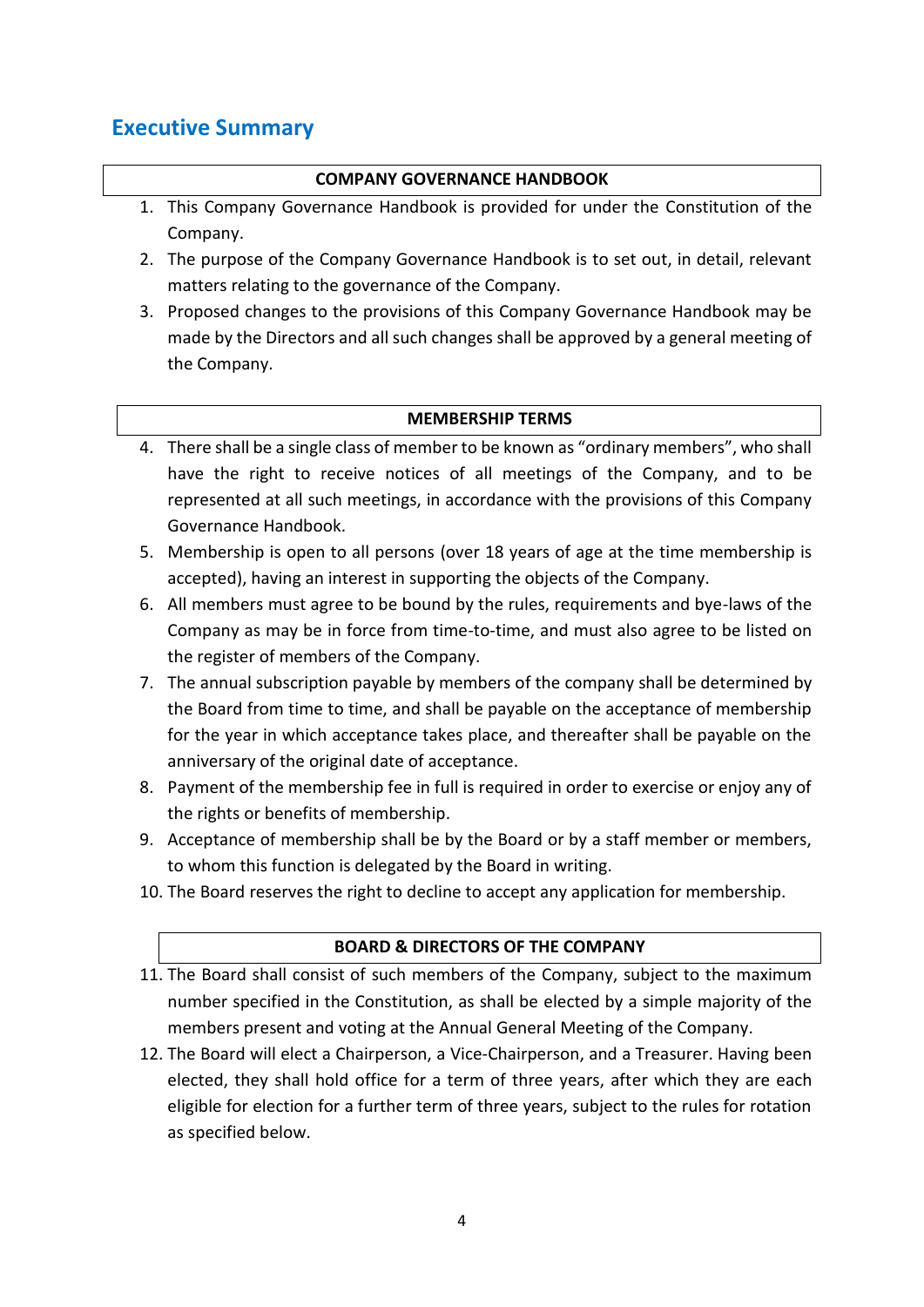- 13. Subject to the maximum Board membership rule, the Board may at any time appoint a person either to fill a casual vacancy, or as an addition to the existing members. Such an appointee serves until the next Annual General Meeting, and must then go forward for election, but shall not be taken into account in determining the members who are to retire by rotation at such a meeting.
- 14. The office of director shall be vacated if the director
	- a. Is adjudged bankrupt or makes any arrangement or composition with his creditors generally; or
	- b. Becomes prohibited from being a member of the Board by reason of any order or decision made by a court or other relevant statutory body,
	- c. Becomes prohibited from being a member of the Board by reason of breaching a provision of any relevant statute or statutory instrument,
	- d. Resigns his office by notice in writing to the Company;
	- e. Is convicted of an indictable offence, unless the Board otherwise determine;
	- f. If confirmed to have a conflict of interest in relation to involvement with competitors, or other such agency that threatens the work, service contracts, confidentiality or income of the Company;
	- g. Is continually absent from directors meetings for three consecutive meetings, without due cause or explanation.
- 15. The Chair will normally chair all Board meetings or in their absence, the Vice-Chair or in both their absence, the members present shall elect a chair from among those present.
- 16. Questions arising at a meeting shall be decided by a majority of votes. Where there is an equality of votes the Chair shall have a second or casting vote.
- 17. The Chair shall on the requisition of at least three members, summon a meeting of the Board.
- 18. The Board may define its reserved powers and functions in bye-laws or rules. The Board may delegate its non-reserved functions and powers to Committees or to staff of the Company.
- 19. Resolutions of the Board, circulated and affirmed by email, shall be as valid as if passed at a meeting of the Board held in person (including online).

# **ROTATION OF DIRECTORS**

- 20. At each year's Annual General Meeting, one third of the Board for the time being, or if their number is not three or a multiple of three, then the number nearest one third shall retire from office.
- 21. The directors to retire in every year shall be those who have been longest in office since the last election, but as between persons who became members on the same day, those to retire shall, unless they otherwise agree amongst themselves, be determined by lot.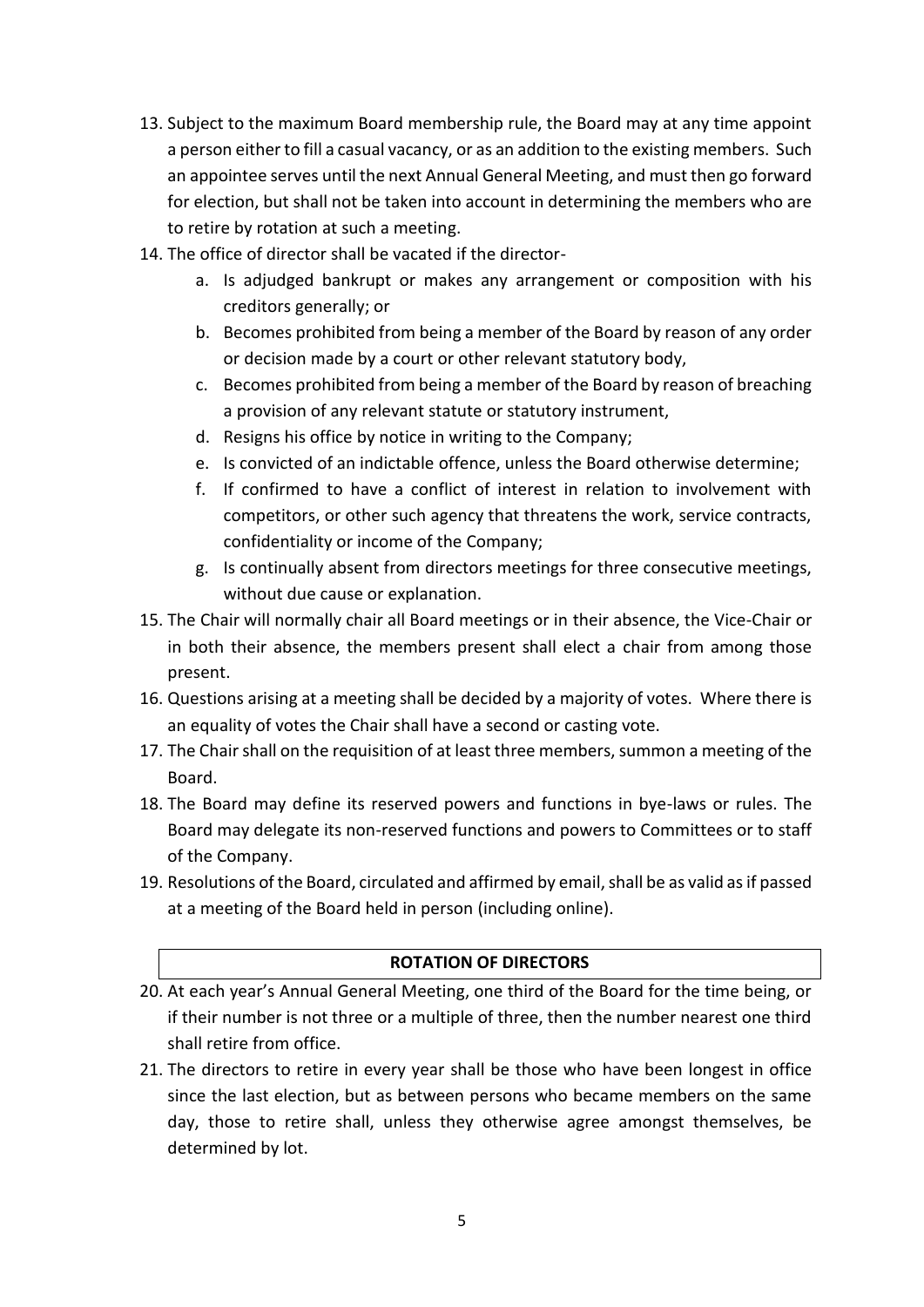- 22. The Company, at a meeting at which a director retires in manner aforesaid, may fill the vacated office by electing a person thereto, and in default, the retiring member shall, if offering himself for re-election, be deemed to have been re-elected unless at such meeting it is expressly resolved not to fill such vacated office, or unless a resolution for the re-election of such member has been put to the meeting and lost.
- 23. No person other than a director retiring at the meeting shall, unless recommended by the board of directors, be eligible for election to the Board at any general meeting unless, not less than fourteen nor more than twenty-one days before the date appointed for the meeting, there has been left at the Office of the Company, notice in writing as prescribed by the Board, signed by a member duly qualified to attend and vote at the meeting for which such notice is given, of his intention to have proposed and seconded such a person for election, and also notice in writing signed by that person of his willingness to be elected.
- 24. In the event of any retiring director being re-elected as a director at the meeting at which that director retires, that director may only serve one further consecutive term as a director, amounting in total to two consecutive terms as a director, after which that director will be ineligible for re-election as a director until at least one year has passed since their retirement following two consecutive terms as a director of the Company. In exceptional circumstances, a Director may serve three consecutive terms (a maximum of 9 years).

#### **COMMITTEES OF THE BOARD**

- 25. Committees may be appointed to carry out non-reserved functions of the Board.
- 26. Committees will always comprise at least two Directors.
- 27. The Board may appoint other persons, who do not have to be members of the Company, to any Committee in order to assist with the Committee's business.

#### **COMPANY BYE-LAWS & RULES**

- 28. As authorised by the Constitution, the Board may at any time make, vary and repeal such bye-laws and rules as it may deem necessary or expedient or convenient for the proper conduct and management of the affairs of the Company.
- 29. The Board shall adopt such means as it deems sufficient to bring to the notice of the members all such bye-laws and variations and repeals thereof.
- 30. All such bye-laws, so long as they are in force, shall be binding upon all the members of the Company provided always that no bye-law shall be inconsistent with or shall affect or repeal anything contained in the Constitution of the Company or constitute such an amendment of or addition to the Constitution as could lawfully be made only by special resolution.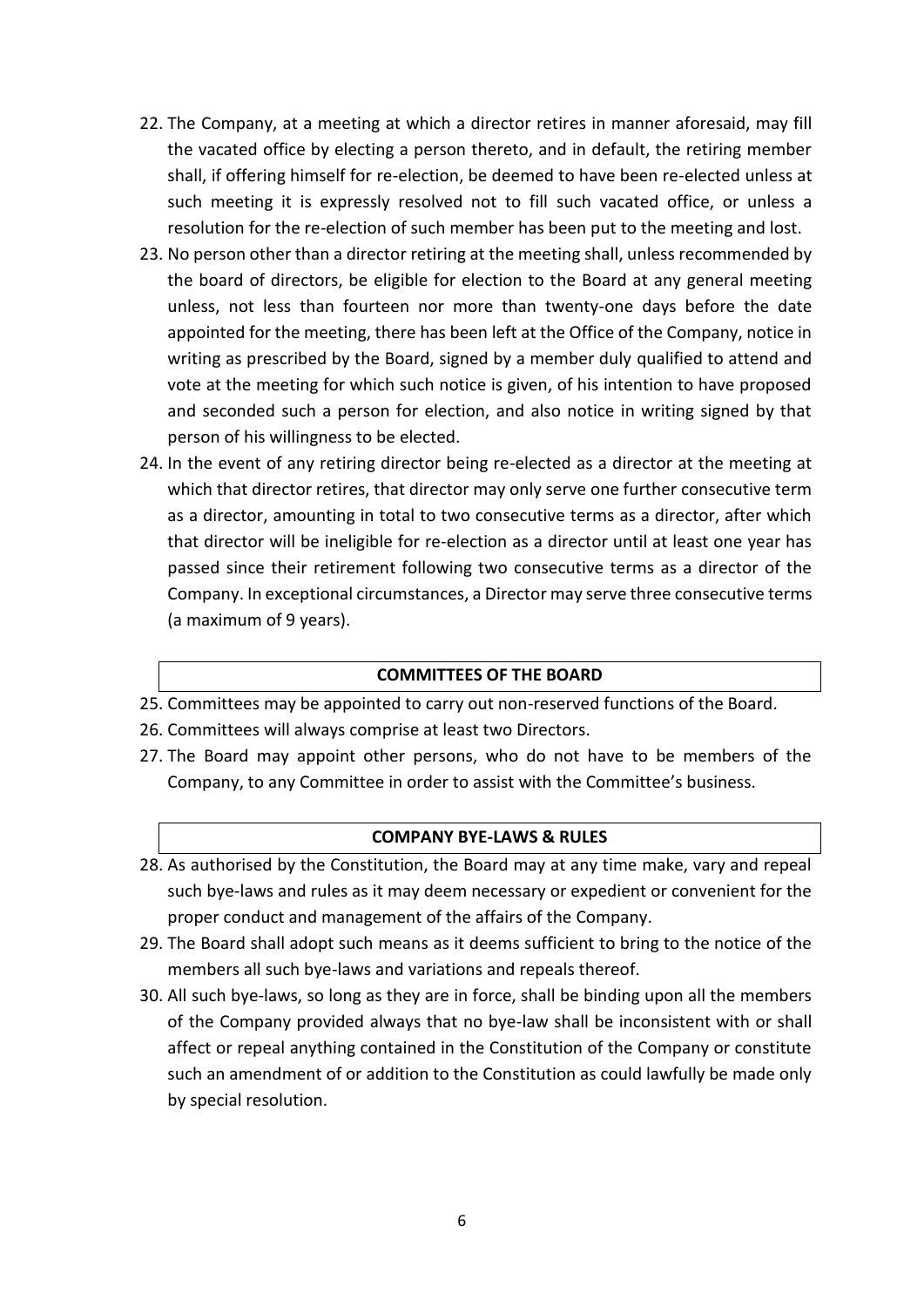**Subsequent sections** outline the Governance Policy and Procedures of the Dyslexia Association of Ireland (DAI). More specifically, this manual aims to identify what constitutes good governance practice and legal compliance in relation to Board roles, responsibilities and procedures.

**Section One** outlines the DAI working principles and assumptions from the organisation's Strategic Plan, and our commitment to quality which underpin all the work of DAI and therefore this policy.

This section also outlines that the organisation aims to remain in full compliance with the Charities Governance Code, and undertakes to annually review the Charities Governance Code Compliance Record Form.

In addition to this, Section One outlines the responsibilities of DAI in fulfilling all its obligations under the Charities Act 2009 and the Companies Acts 2014.

Section One concludes with a Code of Conduct for DAI Board Members on issues related to the subject of acceptable standards of conduct to which they should adhere in their role as a Board Member. This Code establishes a set of basic rules of conduct for Board Members in order to maintain and build public confidence in their integrity, objectivity and transparency, and to allow them to exercise their mandate and carry out their duties with confidence, independence and objectivity on behalf of DAI.

**Section Two** outlines and explains the roles, rights, powers and responsibilities of the Board collectively and individually

It explains in detail the legal and financial responsibilities of Board Members, Board operating procedures, the breakdown of officer roles and how sub/working committees operate.

It also covers specific areas of responsibility such as health & safety, personal liability of Board members, and dealing with conflicts of interest.

**Section Three** provides a range of supporting documents/templates which can be used and/or adapted by the Board to assist them in the running of Board Meetings, and also in assessing their skills level and in relation to good governance practice.

The section contains sample templates on Board agendas and minutes, a skills audit questionnaire as well as a checklist for good governance.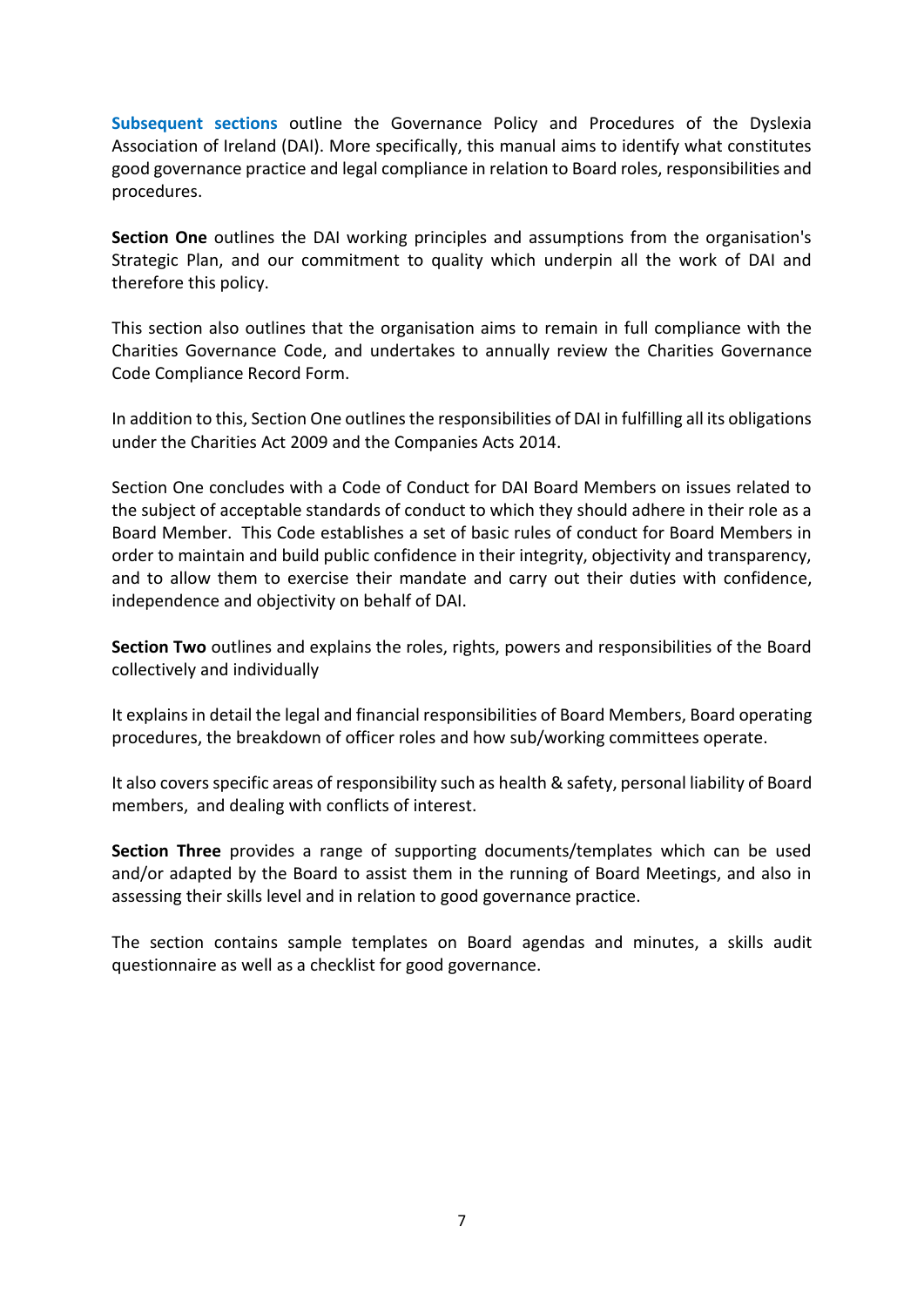# **SECTION ONE: OPERATING PRINCIPLES**

# **1.1 Introduction**

The Dyslexia Association of Ireland (DAI) is a national organisation committed to responding to the needs of people dealing with dyslexia. DAI works with and for people affected by dyslexia by providing information, offering appropriate support services, and raising awareness of dyslexia. Dyslexia is a specific learning difficulty which affects the acquisition of fluent and accurate reading and spelling skills, approximately 10% of the population is affected.

DAI is a membership-based organisation. Our members are individuals and families interested in dyslexia, as well as interested professionals.

#### **Services Vision**

DAI's vision is a society that values and meets the needs of people with dyslexia, and where dyslexic individuals reach their full potential in all aspects of life.

#### **Services Mission Statement**

DAI is an organisation with charitable status. DAI works with and for people affected by dyslexia. We empower individuals by providing information, offering support services, engaging in advocacy and raising awareness of dyslexia. Services offered by DAI include: information; assessment; specialist tuition for children and adults; courses for parents; training for teachers and other education personnel; dyslexia awareness training; and lobbying and advocacy.

#### **Guiding Principles/Values**

We will achieve our mission through the effective use of the resources of the organisation -Board, staff, volunteers and members. We will be guided by the following values:

- empowerment of people affected by dyslexia
- the lived experience of the individual
- respect for, and well-being of, individuals with dyslexia
- equity of access to services
- evidence-based and innovative practice
- quality, integrity and leadership
- volunteerism
- transparency and accountability
- collaboration and partnership

#### **Quality Policy Statement**

DAI is committed to providing quality services to and with people affected by dyslexia, supported by a progressive management style that encourages quality throughout every aspect of our service. DAI supports staff and volunteers in continuous development and learning in order to ensure quality. DAI actively seeks feedback from stakeholders and service users to help enhance the quality of our services.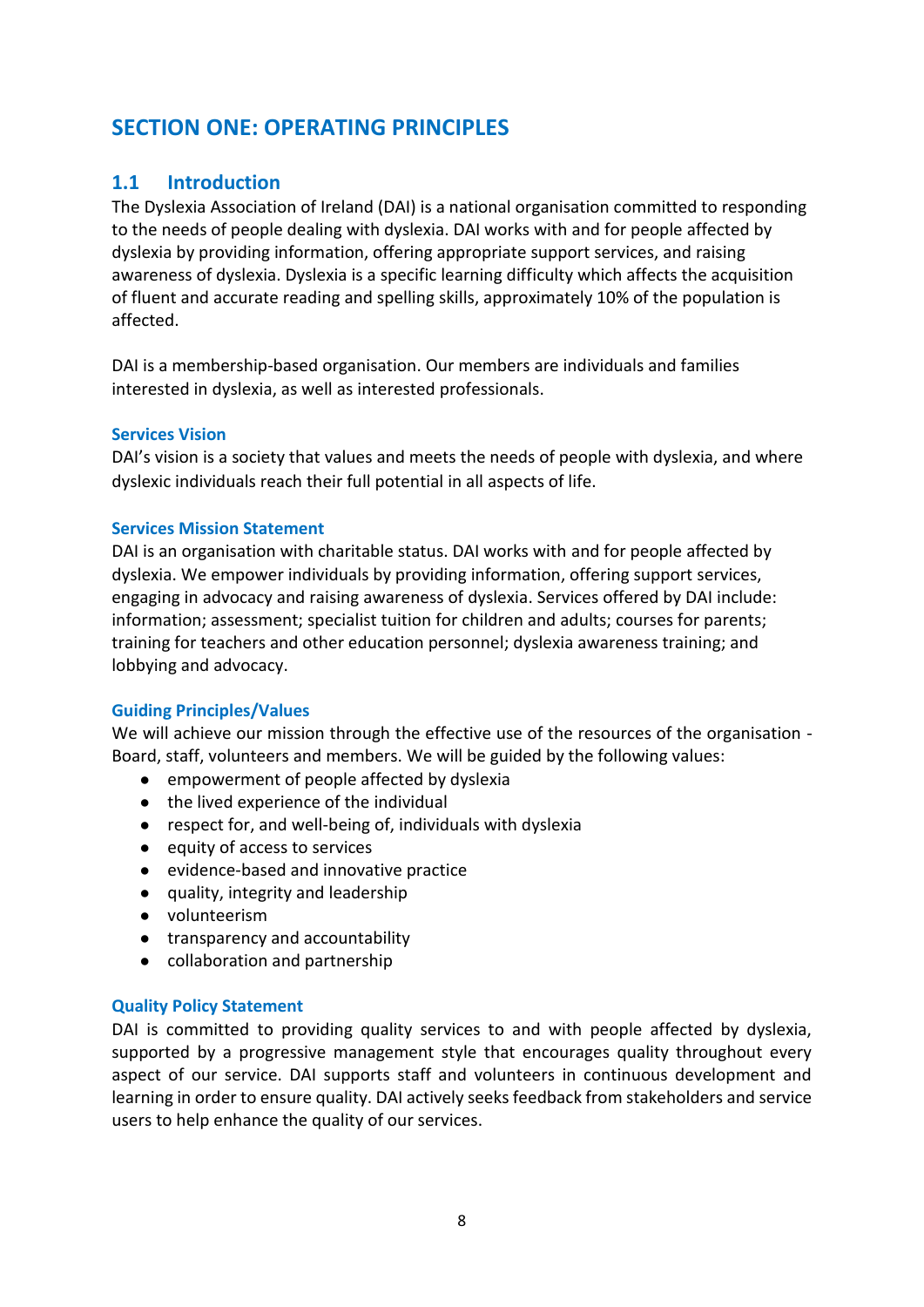# **1.2 Principles of Good Governance**

DAI commits itself to full compliance with the Charities Governance Code as laid down by the Charities Regulatory Authority (CRA) in Ireland.

The Code is based on six Principles of Good Governance. The charity trustees/directors are responsible for the governance of the charity and should ensure that the following governance principles are being applied.

### **Principle 1 – Advancing charitable purpose**

- Agreeing our vision, purpose, and values and ensuring that they remain relevant.
- Developing, resourcing, monitoring and evaluating our plans to make sure that our organisation achieves its stated charitable purpose.
- Managing, supporting and holding to account staff, volunteers and all who act on behalf of the organisation.

### **Principle 2 - Behaving with integrity**

- Agreeing organisational values, and ensuring that these values permeate all activities.
- Identifying and complying with all relevant legal and regulatory requirements, including annual reporting to the CRA.
- Ensuring that appropriate policies and procedures are in place to support integrity, including a policy on conflict of interest and conflict of loyalty.
- Having a clear code of conduct in place for trustees, and also for staff and volunteers, to support behavioural integrity across the charity.
- Safeguarding and promoting our organisation's reputation.

#### **Principle 3 – Leading people**

- Ensuring clarity about all roles within the organisation, both paid and voluntary. This includes documenting roles, duties and delegated levels of authority.
- Having a volunteer policy to support effective volunteer involvement.
- Having a suite of policies and procedures in place to support staff and compliance with employment legislation covering recruitment, training and development, support and supervision, remuneration and termination.
- Having operational policies and procedures to guide the actions of everyone involved in the charity.

#### **Principle 4 – Exercising Control**

- Ensuring the charity's current legal form and governing document are fit for purpose.
- Ensuring compliance with relevant legislation and regulatory requirements.
- Ensuring compliance with the CRA's code on fundraising.
- Ensuring that there are appropriate internal financial and management controls.
- Identifying major risks for our organisation and deciding ways of managing the risks, including regular review of the risk register.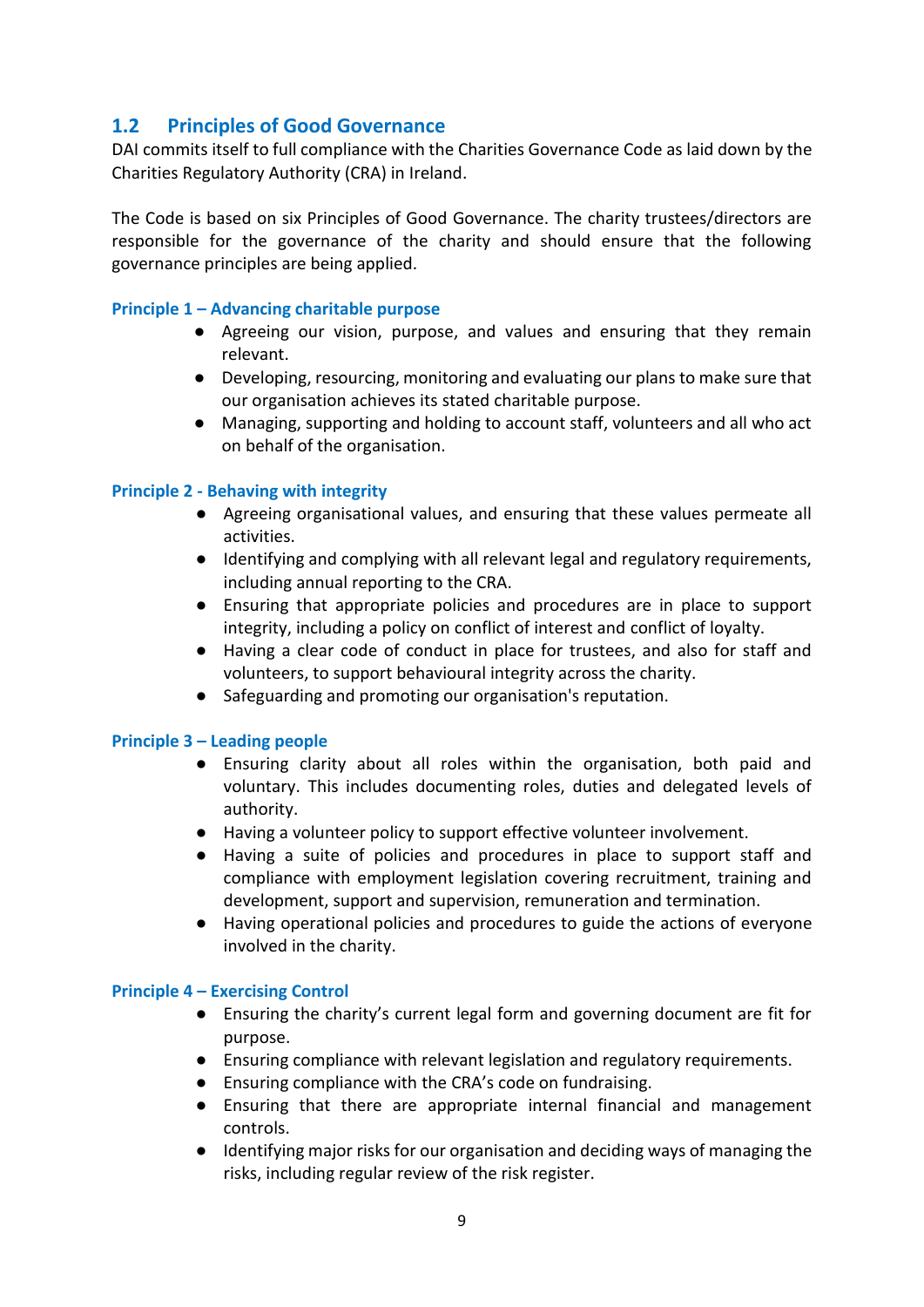● Ensuring that appropriate insurance cover is in place for the organisation's operations.

### **Principle 5 – Working effectively**

- Ensuring that Charity trustees have appropriate levels of skills and experience to fulfil their roles and responsibilities.
- Holding regular Board meetings, with timely sharing of relevant documentation and meeting agendas.
- Having standing items on the Board agenda to ensure appropriate focus.
- Ensuring that trustees have the appropriate information to make good decisions, and recording decisions in the Minutes.
- Ensuring that all Charity trustees/directors understand their role and legal responsibilities, the governing documents and the CRA Governance Code.
- Making sure that as a board we exercise our collective responsibility through board meetings that are efficient and effective.
- Ensuring that there is appropriate board recruitment, induction and development, and retirement processes in place, with agreed maximum terms.
- Committing to resolving problems and issues without undue delay, and in the best interests of the charity.
- Reviewing the Board's operations annually, and implementing identified improvements.

### **Principle 6 – Being accountable and transparent**

- Ensuring that the charity's name and Registered Charity Number (RCN) is on all written communications.
- Identifying those who have a legitimate interest in the work of our organisation (stakeholders), and making sure that there is regular and effective communication with them about our organisation.
- Encouraging and enabling the engagement of those who benefit from our organisation in the planning, evaluation and decision-making of the organisation.
- Responding to stakeholders' questions or views about the work of our organisation and how we run it including having a procedure for dealing with comments, queries and complaints.
- Following the reporting requirements of all funders and donors, both public and private.

The Board of DAI confirms that our organisation is committed to the standards outlined in these principles. The Board of DAI commits to reviewing our organisational practice against the recommended actions for each principle annually, and will report on this as part of our annual reporting to the CRA.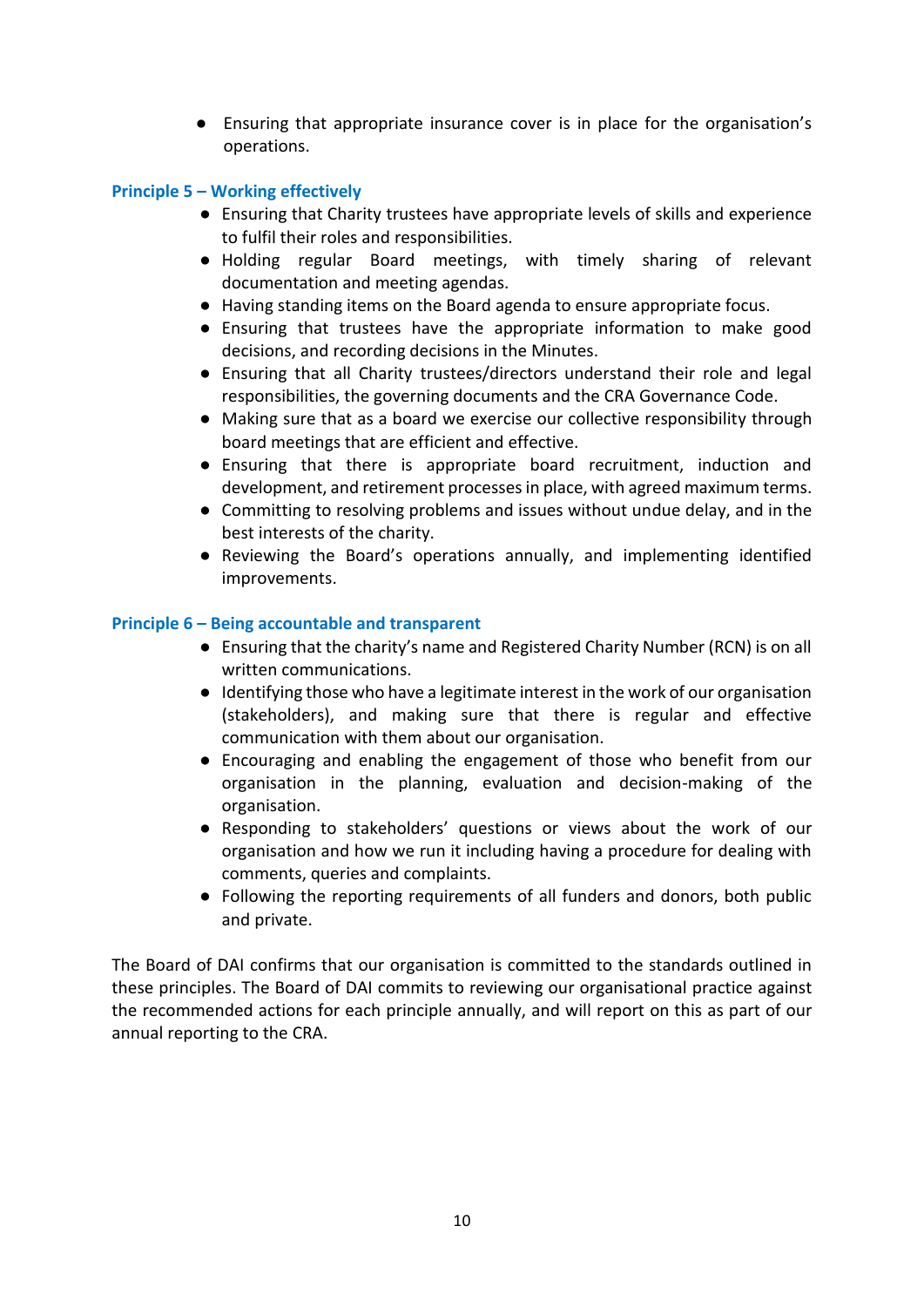# **1.3 Charities Act Obligations**

The Board of Directors is responsible for ensuring that the organisation is compliant with the provisions of the Charities Act 2009 which commenced its implementation in 2014. The Board delegates the responsibility for this at operational level to the CEO.

The primary compliance requirements under the Act are as follows:

- The new Charities Regulatory Authority (CRA) maintains a Register of Charities which is accessible by the public. Any organisation in receipt of charitable tax exemption from the Revenue Commissioners on the day that the register is established will be automatically deemed registered with the Charity Regulator. DAI is fully registered with the Charities Regulatory Authority.
- All charitable organisations are obliged to ensure that the particulars relating to them are correctly entered in the CRA's register. DAI's information is up-to-date, including annual reporting requirements.
- All charities are obliged to state in their public literature that they are a registered charity, which DAI does.
- It will be an offence for a body not on the register to claim that it is a registered charity or to operate or fundraise as a registered charity.
- All charities are required to keep proper books of account, and the following provisions are made in relation to the filing of annual statements of accounts and the auditing or examination of those accounts of those charities that are not companies:
- All charities are required to submit to the Charity Regulator annual reports on their charitable activities during the year. The Minister will consult with the sector on what the content of these Annual Activity Reports should be, but we can expect them to require both an activities report element and a finance reporting element. DAI is compliant with the filing of our annual reports to the CRA.
- Both cash and non-cash (i.e. direct debits, standing orders etc.) charitable fundraising from the public will require permits from the Gardaí, and only registered charities will be able to conduct those types of fundraising.
- Sealed collection boxes will be the default requirement for collections in public places and the boxes will have to display the name and charity number of the charity. The Regulator has the discretion to make an exception to the sealed collection box rule to facilitate the making of change for token sellers.
- Charities that fundraise are expected to comply with the non-statutory Statement of Fundraising Principles, and are also expected to comply with specific Codes of Good Practice for Fundraising that will be available following the consultation exercise referenced above. DAI is compliant with the Statement of Guiding Principles for Fundraising.
- 'Charity Trustees' are defined in the Act and are essentially those persons having day to day control of a charitable organisation. This means that the Directors (under company law) of a charity that is a company limited by guarantee will be considered to be the trustees of the charity.
- A charity will be permitted to pay a Charity Trustee (or persons connected to a trustee) for work which is not related to their role as a trustee. A charity is not, and will not be, permitted to pay trustees for their work in their capacity as a trustee (other than for receipted expenses). DAI trustees are unpaid. In recognition of their significant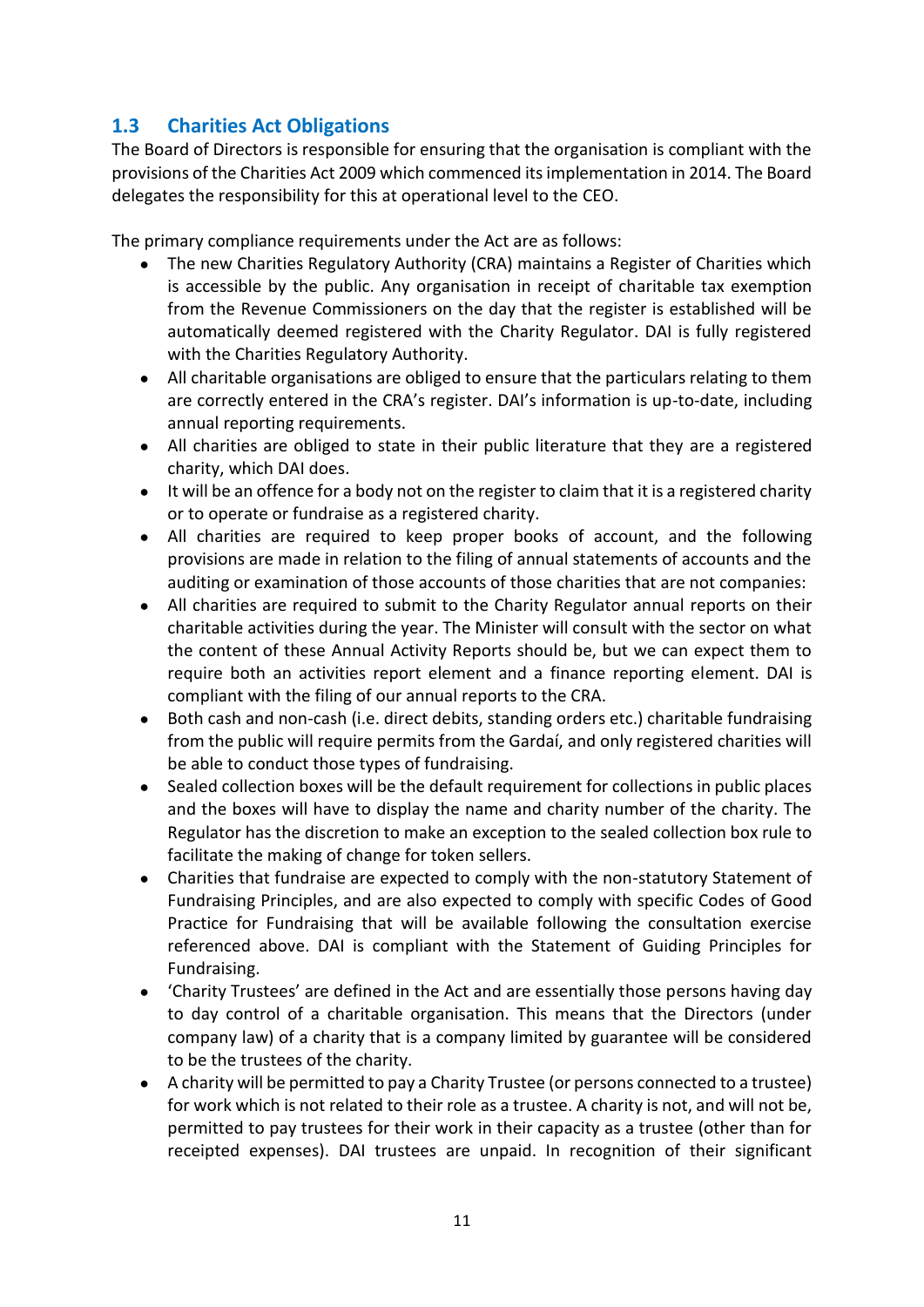contribution of personal time to DAI, Board members *may* apply for a refund of their annual membership fee.

● Charities will be permitted to purchase 'directors and officers' insurance to indemnify its trustees for liabilities relating to acts done or omitted by the trustee in good faith, and in performance of their functions as a charity trustee. DAI has such insurance in place.

# **1.4 Company Law Obligations**

As a company limited by guarantee DAI is under an obligation to, and committed to, fulfilling all its legal obligations under the Companies Acts 2014. The Board of Directors has overall responsibility for ensuring that these legal obligations are fulfilled and at an operational level delegates this responsibility to the Senior Management Team.

The Companies Act 2014 is a significant piece of legislation which aims to consolidate the 16 previous Companies Acts, as well as the many statutory instruments and court judgements in order to make it easier for companies to know and understand their legal obligations. It also implements a series of major reforms to reduce red tape and make it easier and cheaper to run a company in Ireland. It simplifies and defines the duties of a Board Director and Company Secretary and these are outlined within **Section Two** of this document.

# **1.5 Code of Conduct for DAI Board of Directors**

# **1. Purpose**

The purpose of this Code of Conduct is to provide guidance to DAI Company Directors on issues related to the subject of acceptable standards of conduct.

This Code of Conduct is intended to set basic rules of conduct for Board Members in order to maintain and build public confidence in the integrity, objectivity and transparency of the Board of Directors and to allow Board Members to exercise their mandate and carry out their duties with confidence, independence and objectivity for the better fulfilment of DAI's mission.

This Code applies to all members of the Board of Directors of the DAI and to all members of sub-committees established by the Board of Directors, whether or not the members of such committees are Directors (hereinafter referred to as "Committee Members").

# **2. Code of Conduct: During Term of Office**

2.1 Committee Members are accountable to exercise the powers and discharge the duties of their office diligently, honestly, in good faith and in the best interests of the organisation rather than in the interests of any other person, entity or constituency.

2.2 Committee Members will be ethical and responsible. Committee Members will treat other members, young people, volunteers and staff with respect and will deal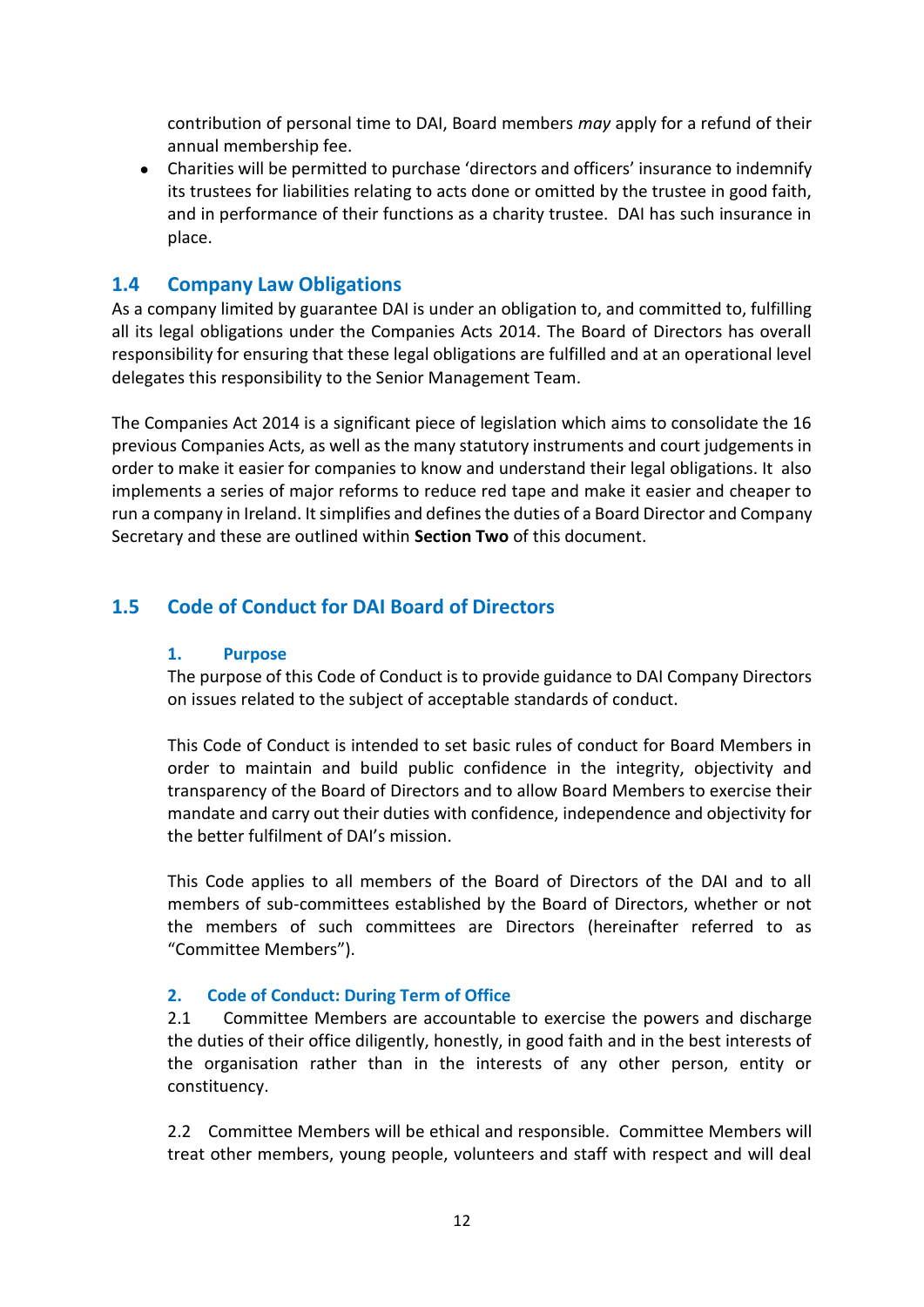fairly/ethically on matters relating to their role as a Board Member and representative of the organisation.

2.3 Committee Members will respectfully work with other Members in a spirit of harmony and cooperation, giving Members courteous consideration of their opinions. Members will be guarded in their comments and avoid attacks on other people's reputations.

2.4 Committee Members will represent loyalty to the interests of the Dyslexia Association of Ireland in acting as a Board Member. Committee Members may have been elected to the Board via their involvement with a constituent part of the organisation, e.g. a local workshop. However, as a Board member their primary role is to act and make decisions in the best interests of the organisation as a whole and this should not be superseded or compromised by their involvement with a constituent part of the organisation. Neither should their involvement with any external organisation compromise their role as a Board member in acting and making decisions in the best interests of the organisation.

2.5 Committee Members will abide by DAI's Conflict of Interest and Conflict of Loyalty Policy (see pages 23-24).

2.6 Committee Members will not communicate any matter designated as confidential to others, and will abide by the confidentiality of such confidential information in perpetuity. Breaches of confidentiality will be treated very seriously, and may result in termination (see section 2.10).

2.7 Committee Members will carry out their duties in such a way as to maintain confidence in the administration of the organisation. Members will not attempt to exercise individual authority over any Board or organisation business, except as explicitly set forth in Board policies or otherwise determined by the Board.

2.7.1 Committee Members' interaction with the CEO and staff will recognize that an individual Member or group of Members does not have authority. Authority rests with the Board as a whole.

2.7.2 Committee Members' interaction with the public, press or other similar entities will recognise that they do not speak on behalf of the Board unless specifically requested to do so by the Chairperson and the CEO.

2.7.3 Committee Members will make no formal or public evaluations of the Chairperson, CEO, staff or volunteers outside of the official process.

2.7.4 Committee Members will refer employees to use of appropriate reporting lines within the DAI and/or policies and procedures to bring any concerns to the Board.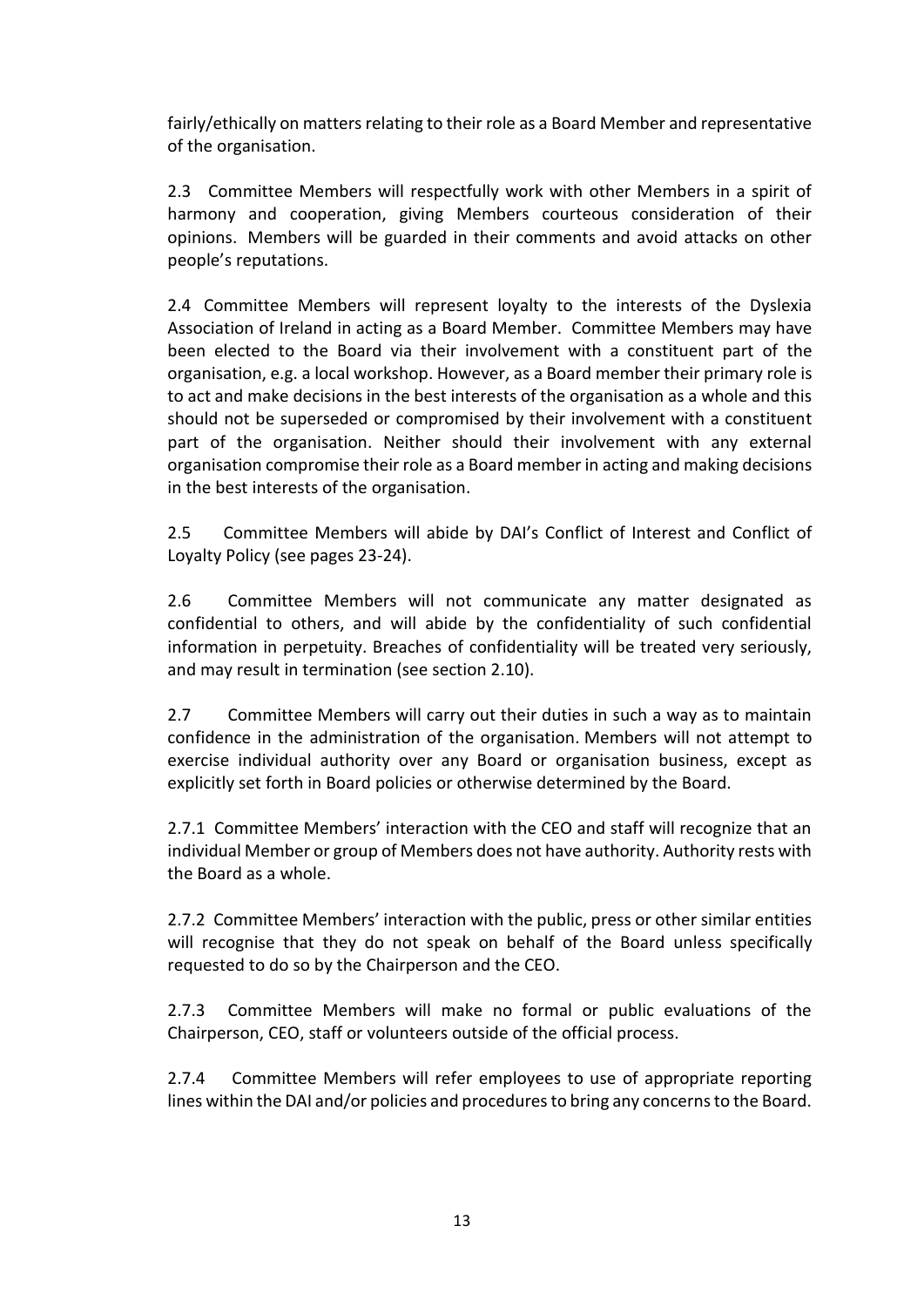2.7.5 Committee Members will refer parties to use of appropriate organisation policies and procedures to obtain information, address concerns, resolve issues or disputes and or to bring their concerns to the Board.

2.8 Committee Members will attend meetings on a regular and punctual basis and be well prepared for each meeting and for the discussion of all agenda items, having reviewed relevant documentation in advance.

### **After Leaving Office**

2.9 Committee Members will act in such a manner so as not to make use of any information obtained in their capacity as a Member that is not generally available to the public, in order to derive a benefit or advantage for themselves or that of any family member.

2.10 Committee Members will respect the confidentiality of information received in the performance of their duties, as well as the confidentiality of the *in camera* deliberations of the Board.

# **3. Gifts and entertainment**

In regard to acceptance of favours, gifts and entertainment, Board and Committee Members should exercise tact and judgment to avoid the appearance of improper influence on the performance of their official duties. No gifts should be accepted.

### **4. Overall Governance**

Company Directors are required to fulfil the roles and responsibilities of the offices they hold and are responsible for the overall governance and strategic direction of DAI based on the prudent use of human, financial, intellectual and capital resources.

Company Directors are required to:

4.1. Bring forward relevant matters and resolutions for adoption by the AGM and consequently, to uphold and implement agreed resolutions adopted by DAI members.

4.2. Keep DAI informed of emerging issues and decisions reached by the Board, through regular communications including the circulation of Board Minutes, Annual Report, the AGM and appropriate networking.

# **5. Collective Decisions**

5.1. Decisions of the Board and how such decisions are reached will be treated as private and confidential to the Board and Management (where appropriate), while the collective nature of such decisions will be upheld by all Directors in all circumstances.

# **6. Health and Safety / Child Protection**

6.1. All Directors will adhere to the requirements of Company Law and other legal obligations (e.g. Health and Safety, Charities Legislation etc.) arising from current or proposed legislation.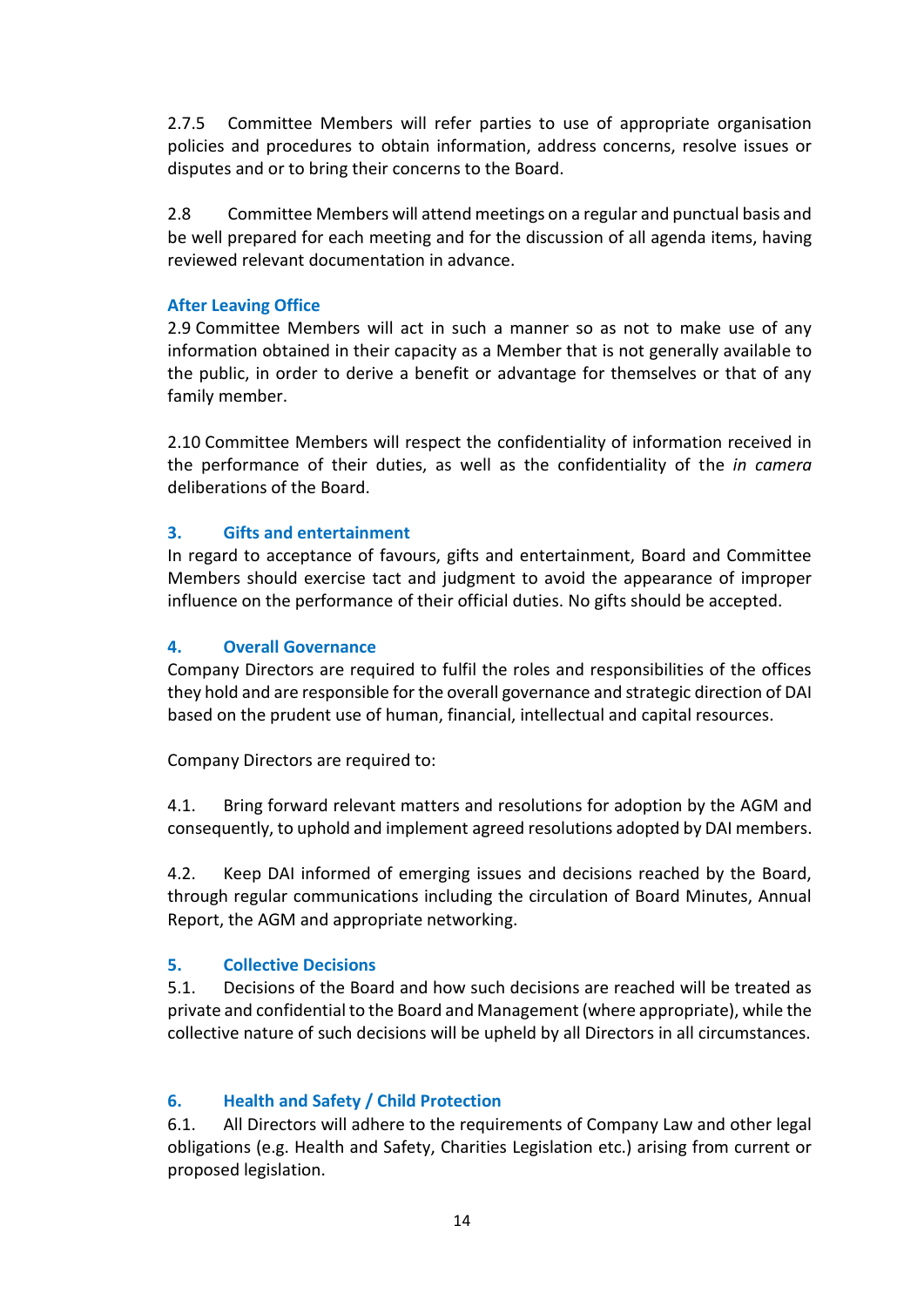6.2. All Directors of DAI are required to be familiar with and implement in full DAI's Child Protection Policies and Vetting policy (which are in line with national Children First Child Protection Policies). DAI Directors are encouraged to attend Child Protection Training days organised for staff and volunteers and to complete the Tusla eLearning training on Child protection.

# **7. Travel and Subsistence**

7.1. Directors should, where possible and practical, use public transport to attend DAI events. In situations where this is not possible or practical, Directors may use their private vehicle. Upon receipt of a completed Expenses Claim Form the currently agreed mileage rate for the company will be paid. Expenses Claims Forms will only be honoured by the company when the Register of Attendance at Meetings verifies the Committee Members attendance at the meeting(s).

Director's expenses will be paid for attendance at scheduled board meetings and subgroups. Expenses incurred for attendances at other *ad hoc* meetings, events, etc., will require the prior approval of the Chairperson or the CEO.

7.2. Normally a snack or small meal will be provided at Board and Sub-group meetings especially in cases where meetings exceed three hours duration.

# **8. Board Effectiveness**

8.1. Directors commit to reviewing on an annual basis the Board effectiveness with respect to the board's primary purpose and the implementation of its work-plan in any given year. A Board self-evaluation process will be done annually at the end of the Board year (i.e. at one of the last meetings preceding the AGM).

8.2. The renewal of Board Membership and Officers' roles will be managed proactively by the current Directors on behalf of DAI so as to ensure collective ownership of DAI and the effective pursuit of DAI strategic priorities, policies and practices.

8.2. Company Directors will engage in a risk assessment process annually and ensure that strategies are in place to mitigate against strategic, operational, financial and reputational risk to the organisation. The Governance & Risk sub-committee is tasked with regular monitoring of risk, and reporting to the Board.

# **9. DAI Events**

9.1. Use of alcohol: In principle the resources of the Dyslexia Association of Ireland should not be used for the purchase of alcohol. Exceptions are at the explicit discretion of the Chairperson and/or the CEO.

9.2. While attending DAI events and representing DAI at external events Directors are required to be mindful of the reputation of the organisation and to conduct themselves in an appropriate manner. Engagement with colleagues, other professionals, volunteers, guests, venue staff etc., must at all times be respectful and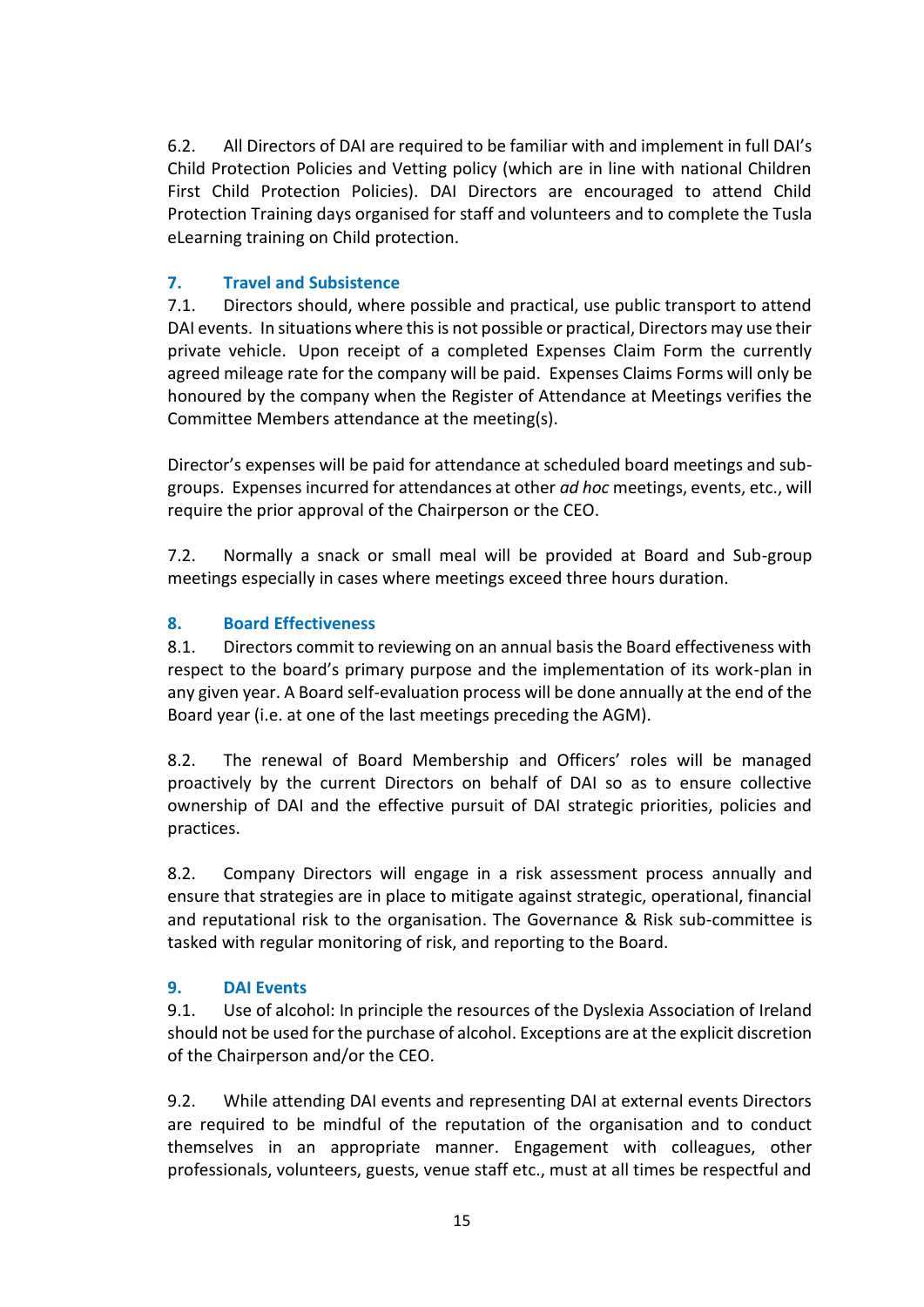appropriate. The taking of alcohol or non-prescribed drugs is unacceptable at events at which young people under the age of eighteen are in attendance.

9.3. It is usual that Directors who attend DAI events do so in their capacity as Directors of the Company and therefore unaccompanied by friends, partners, children or relatives. If for any reason Company Directors wish to be accompanied to DAI events, prior permission must be sought from the Chairperson and should only be given in exceptional circumstances. In such circumstances all costs involved will be covered by the Director themselves

### **10. Failure to Comply with the Code of Conduct**

10.1 Where a Member has failed to comply with the Code of Conduct, the Chairperson of the Board of Directors shall have the power to issue a warning, to suspend the said Member for a period of time, or, in serious cases, to refer the matter to the Board for consideration of action. In serious cases membership of the Board can be terminated by resolution of the Board carried by two-thirds of the Members present. Before such a resolution may be considered, the Member must be given fifteen days' written notice of the proposed resolution delivered to the address of the Member as it appears in the records of the Board.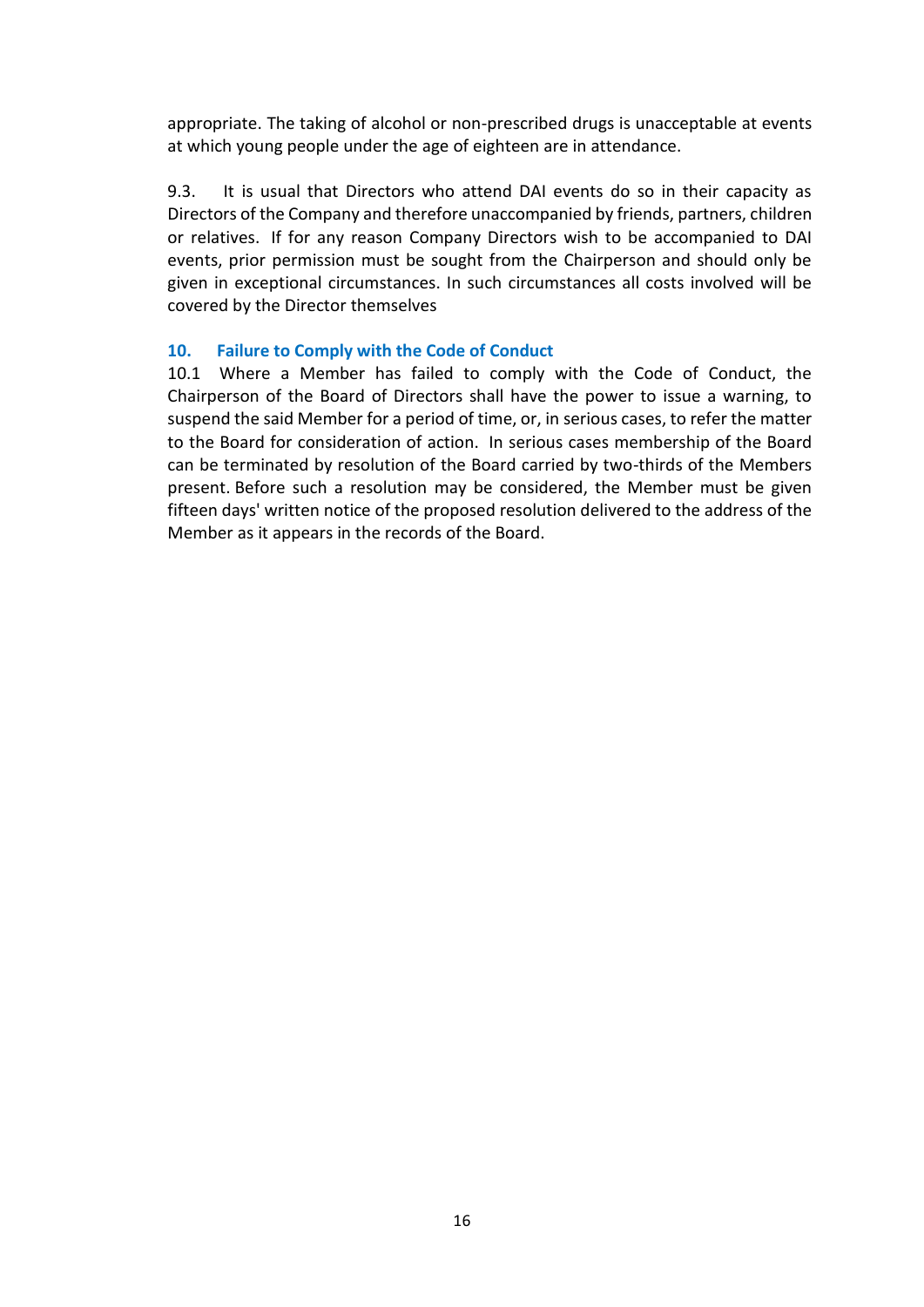# **SECTION TWO: BOARD ROLES AND RESPONSIBILITIES**

# **2.1 Role of a Board Member**

The Board of Directors is responsible for the overall governance of the Company's affairs in the context of the organisation's Strategic Priorities agreed from time to time. Board Members are expected to participate fully in the Board's joint deliberations and to accept the legal responsibility and duty to act bona fide in the interest of the organisation as a whole.

The Board of Directors appoints a Chairperson, Vice-Chairperson, Treasurer and Secretary following the annual general meeting (AGM). Other directors may take on roles and participate in committees and working groups as appropriate to the organisation's needs.

#### **Collective Responsibilities**

The collective responsibilities of the Board of Directors include the following:

- To develop the organisation's Vision, Mission, Value and Purpose.
- To develop the organisation's Strategic Plan, oversee its implementation, and to monitor and evaluate the Plan.
- To ensure financial resources are available and can be maintained and ensure effective planning and resource allocation.
- To ensure compliance with company law, child protection, employment, health and safety and other legislation as appropriate supported by a suite of organisational policies.
- To recruit and select the Chief Executive (and other key staff as appropriate) and to monitor that person's performance and support them in their role.
- To form committees/sub-groups to monitor specific areas, such as financial management.
- To promote the organisation and its mission and purpose to/with its members.
- To respect the role of the staff and volunteers, and exercise its duty of care to all personnel.
- To oversee assessment and managing of risk.
- To attend Board and committee/sub-group meetings as appropriate.
- To ensure an appropriate skill mix in representatives, to ensure that the Board possesses the competencies required to fulfil its functions.
- To enhance the organisation's public image and contribute to marketing/fundraising strategies.
- To serve as a court of appeal subject to appropriate sub-groups/committees dealing with finance, staffing and legal matters in the first instance.
- To assess its own performance.

#### **Individual Responsibilities**

Responsibilities of individual Directors include:

- Due diligence and support to the organisation.
- Attendance at Board and committee/sub-group meetings as appropriate.
- Knowing the organisation's mission, values, services, policies and procedures.
- Reading papers and minutes before Board meetings.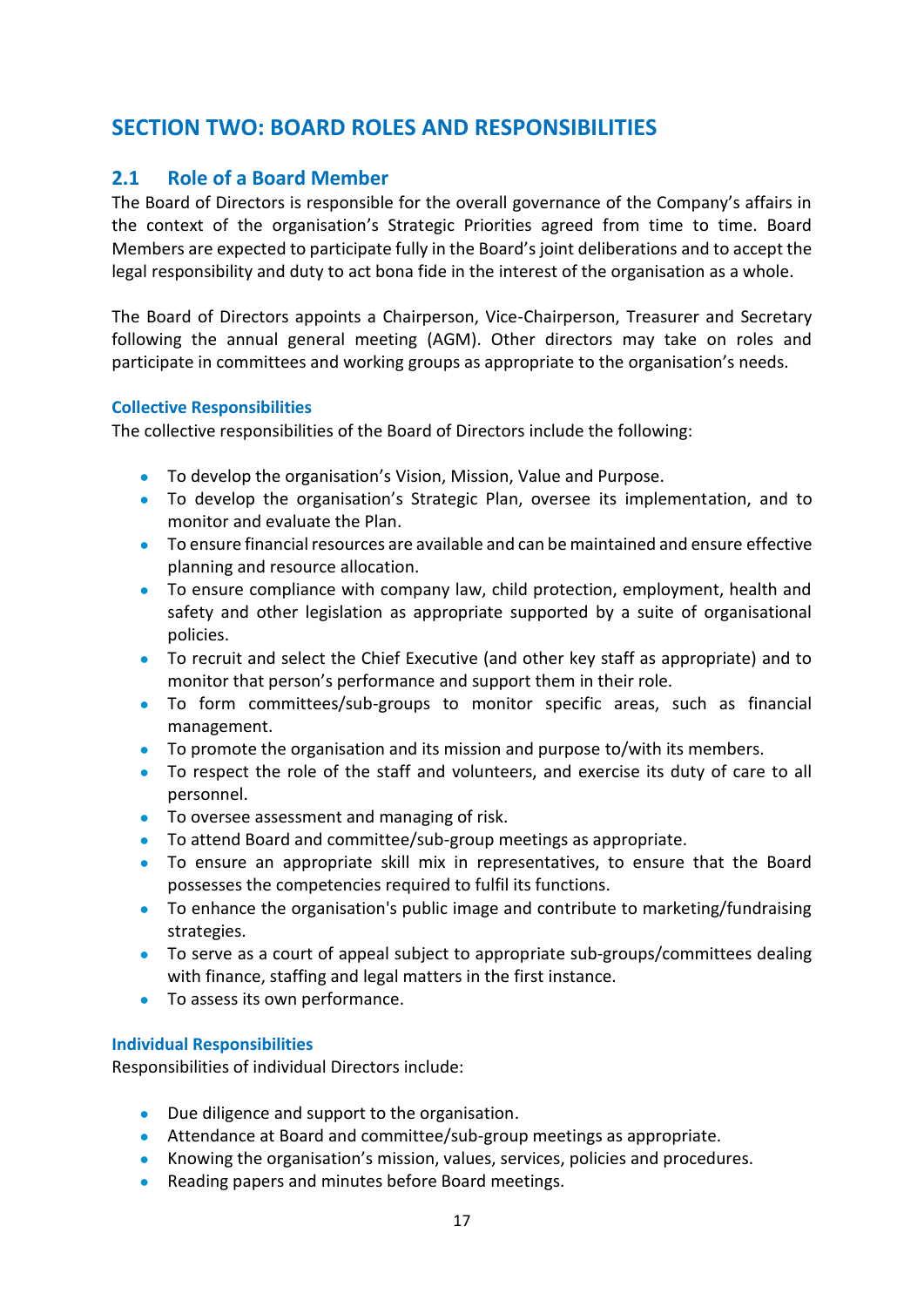- Keeping informed of developments in the area of work of the organisation and sharing that information.
- Agreeing and signing off to the Board's governance policies.
- Not using their position as a director for personal gain or in an inappropriate manner.
- Not acting in a way to cause reputational damage to the organisation

# **Board Appointment Letter/Email**

Directors on their appointment should receive a letter/email confirming their appointment and directing them to the Board Induction folder, which contains all the relevant policies and procedures including this Governance Manual, the CRA's Governance Code, the Constitution, Strategic Plan and all relevant organisational policies.

# **2.2 Rights of a Board Member**

Board members are legally entitled to:

- adequate notice of meetings;
- the right to attend and participate at meetings;
- any financial and other information they require of the organisation in order to enable them to perform their duties.

# **2.3 Legal Duties of a Board Member**

A Board Member's primary duty is to act in good faith in the interests of the organisation as a whole. This primary duty is usually sub-divided into two main areas - a duty to act honestly and a duty to act diligently.

# **Fiduciary duties of Directors (Honesty)**

- 1. The first fiduciary duty is to act in the interests of the members of the company generally, and also to have regard for the interests of its employees. This duty is not owed to individual members or employees but to each as a group.
- 2. The second fiduciary duty is that a Board member must not use their powers for their own benefit or personal gain.
- 3. The third fiduciary duty is that a Board member must tell the Board at the earliest possible opportunity if they are directly or indirectly interested in any contract or transaction which the company proposes to enter.

#### **The Director's Duty of Care (Acting Diligently)**

This duty is to use reasonable skill and care in the management of the organisation's business. Generally speaking the duty of care expected of Board members acting as trustees of a charity is greater than that associated with commercial directorships. In general examples of the responsibilities which arise under this heading are:

- to exercise their powers in a prudent and business-like way;
- to act honestly and in good faith in all their dealings as Board members;
- to keep proper financial accounts;
- to take care that they do not make personal or money profits from any business they do as Trustees;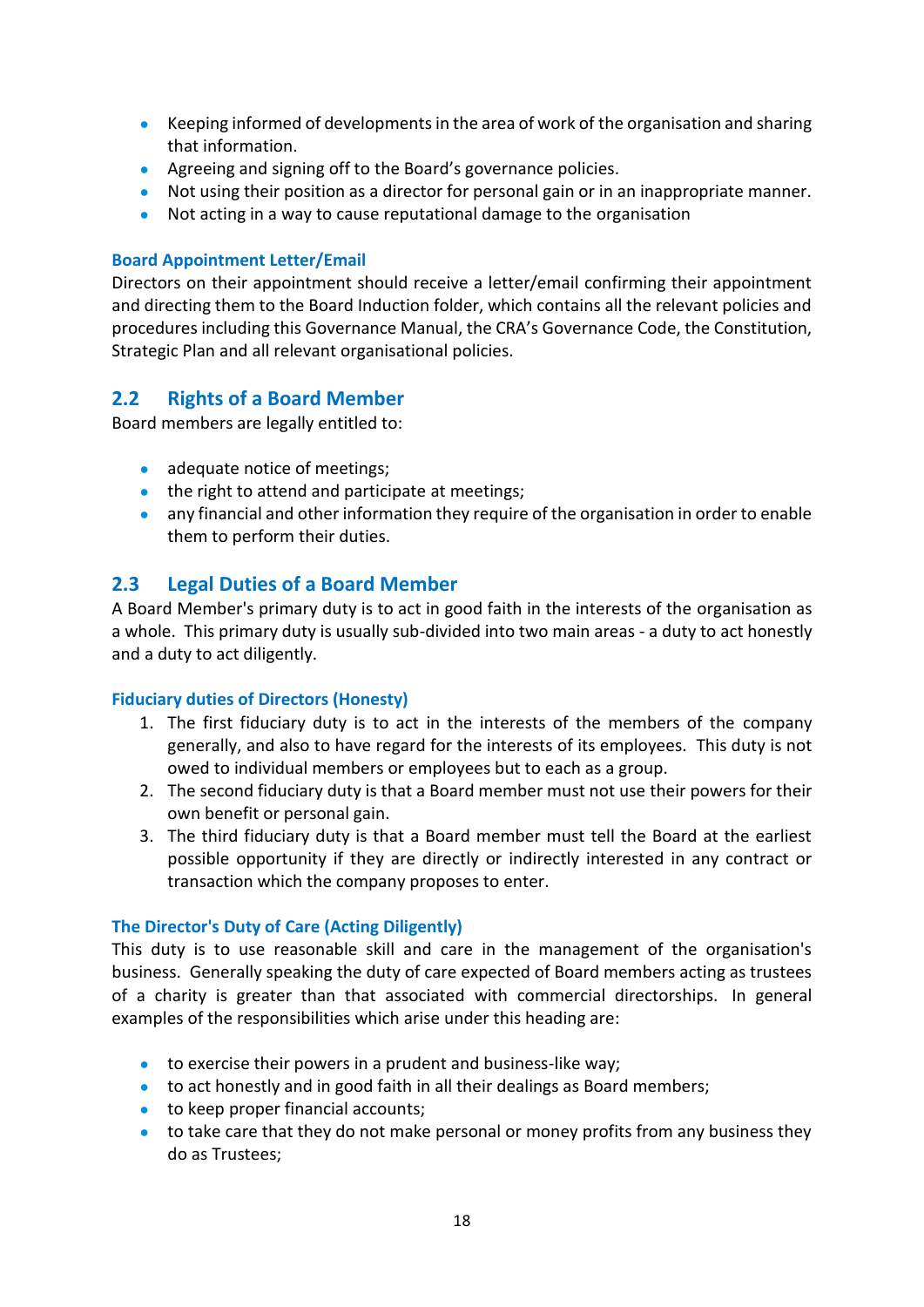- to act personally in their work, but some delegation is allowed if the Constitution or Memorandum and Articles permit;
- to ensure that there are always enough of them to do the work effectively.
- to take decisions jointly, and not on their own**.**

These duties do not mean that a Board member must be a business or financial expert. However, there is an onus to have, or within a reasonable time to acquire:

- a sound knowledge of the nature and extent of the business;
- an awareness of the economic, political and social environment in which the business is conducted;
- an understanding of the availability of financial resources and the levels of current or proposed investments;
- an acquaintance with the senior staff of the company.

If the Board members collectively are in any doubt on any matter, they should get advice from a solicitor, accountant, surveyor or another professional adviser, as appropriate, within the parameters of the DAI budget.

Specific examples of failure to take reasonable care ("negligence") could include:

- signing a cheque or authorising a payment from the company without asking why payment is being made;
- discovering that another director has been dishonest or negligent, but not reporting this to the members of the company;
- allowing one director to take complete control of a part of the company's business without passing a proper resolution to delegate those powers**.**

# **Company Law: Directors Duties**

#### **Duties of a Company Under the Companies Act 2014**

With the increased responsibility placed on Directors, it is important that they understand the obligations that are placed upon them. The Companies Act 2014 has now codified the key fiduciary duties of directors consolidating on previous legislation. These statutory fiduciary duties are:

- to act in good faith in what the director considers to be the interests of the company;
- to act honestly and responsibly in relation to the conduct of the affairs of the company;
- to act in accordance with the company's constitution and exercise their powers only for the purposes allowed by law;
- not to use the company's property, information or opportunities for their own benefit, or that of anyone else, unless (a) this is permitted expressly by the company's constitution or (b) the relevant use has been approved by a resolution of the company in general meeting;
- not to agree to restrict the director's power to exercise an independent judgement unless (a) this is expressly permitted by the company's constitution or (b) the case concerned falls within limited exceptions;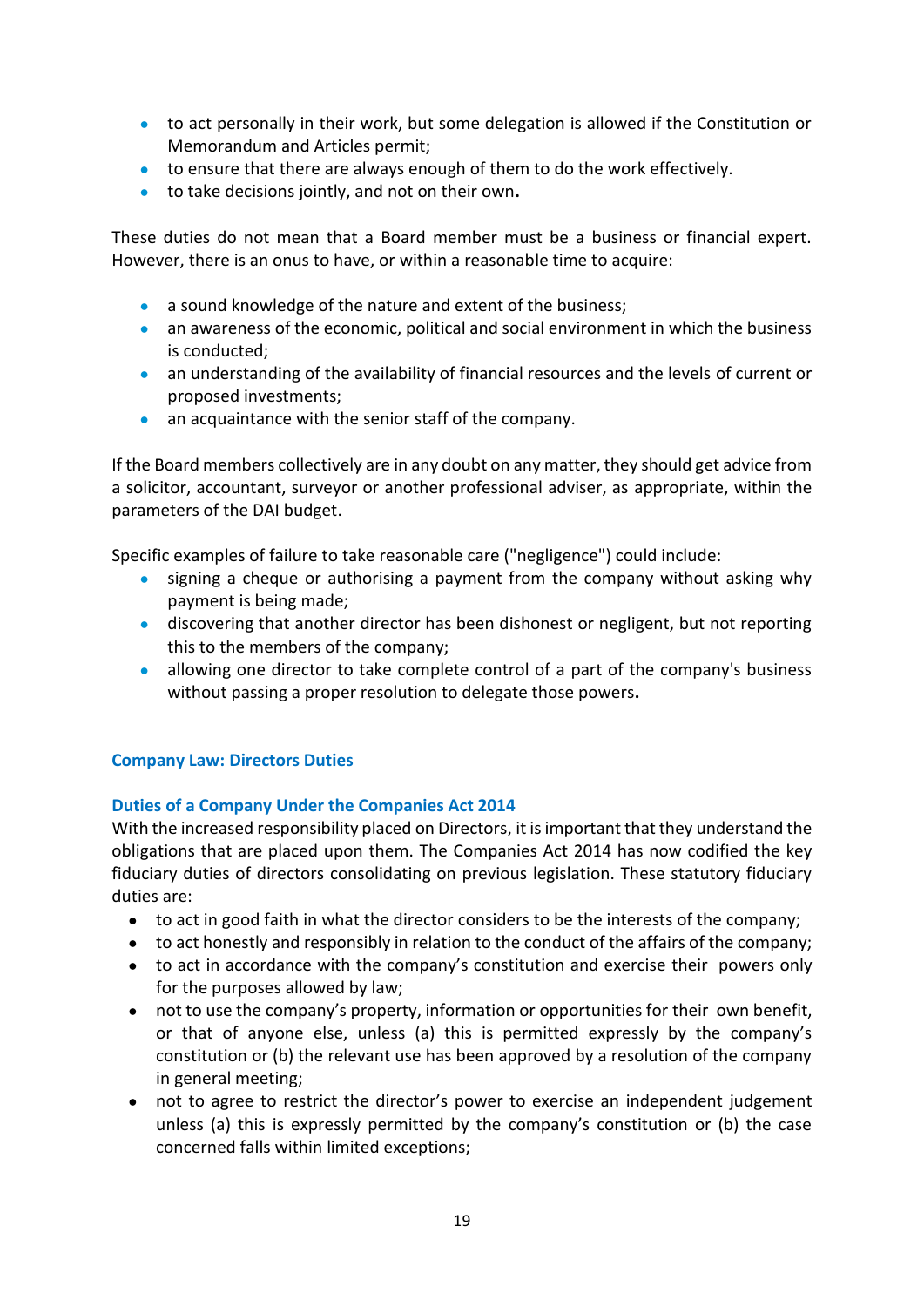- to avoid any conflict between the director's duties to the company and the director's other (including personal) interests, unless the director is released from their duty to the company in relation to the matter concerned, whether by the company's constitution or by a resolution of the members in general meeting;
- to exercise the care, skill and diligence which would be exercised in the same circumstances by a reasonable person having both (a) the knowledge and experience that may reasonably be expected of a person in the same position as the director and (b) the knowledge and experience which the director has;
- to have regard to the interests of the company's employees in general and its members.

Directors have a duty to ensure that the Companies Act 2014 is complied with.

### **Good Governance**

In addition to legal duties there are matters pertaining to corporate governance for which Directors are responsible. Governance can be defined as *"the systems and processes concerned with ensuring the overall direction, effectiveness, supervision and accountability of the organisation"* and can include:

- Overall planning of the organisation's activities;
- Monitoring and evaluation of the activities of the organisation, its services and management;
- Overseeing the proper financial management of the company;
- Being a responsible employer, complying with the relevant legislation, including, without limitation, health and safety legislation, and overseeing recruitment of staff and volunteers and ensuring on-going support and supervision;
- Maintaining a good relationship with other community, voluntary and statutory agencies.

The duties imposed on Directors of companies are both extensive and onerous. If a Director acts recklessly or fraudulently by causing the company to incur excessive debts, defrauding creditors, consistently failing to keep proper books of account or for any other reason then that Director can be made personally liable for the debts of the company.

# **Breach of Duties**

The Companies Act 2014 sets out a number of offences for breaches of duties. This is designed to be a more clear and standardised approach for offences and their associated penalties. The categories of offence and penalties are set out below:

| Category<br>1  | Summary Conviction: Class A Fine or imprisonment for a term not exceeding             |
|----------------|---------------------------------------------------------------------------------------|
| <b>Offence</b> | 12 months or both. [Class A fine is that within the meaning of the Fine Act           |
|                | 2010 and is a fine not exceeding €5,000.]                                             |
|                | Conviction on Indictment: Fine not exceeding €500,000 or imprisonment for             |
|                | a term not exceeding 10 years or both.                                                |
|                | <b>Example:</b> If any person is knowingly a party to the carrying on of the business |
|                | of a company with intent to defraud creditors of the company or creditors of          |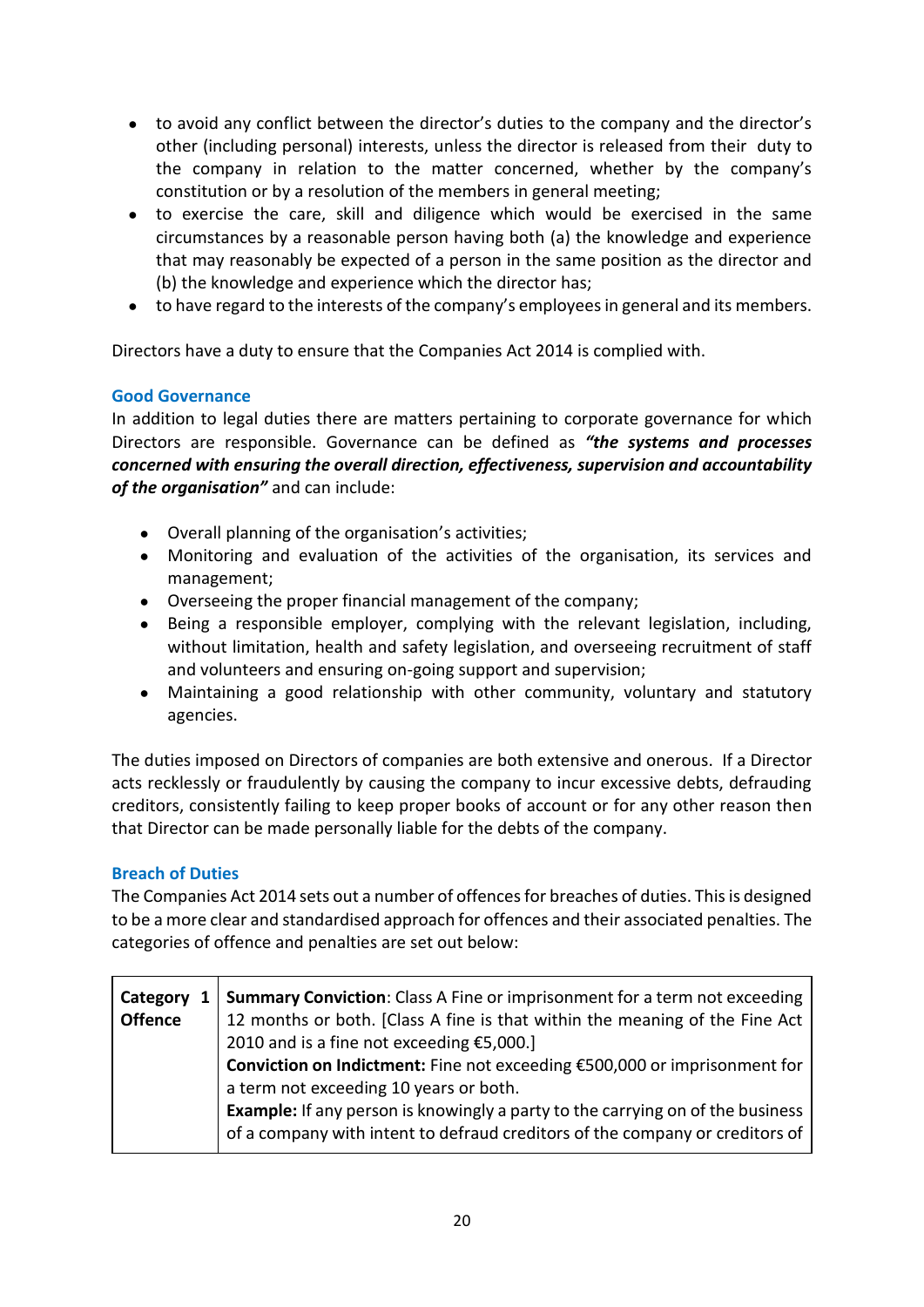|                              | any other person or for any fraudulent purpose, the person shall be guilty of<br>a category 1 offence.                                                                                                                                                                                                                           |
|------------------------------|----------------------------------------------------------------------------------------------------------------------------------------------------------------------------------------------------------------------------------------------------------------------------------------------------------------------------------|
| Category 2<br><b>Offence</b> | <b>Summary Conviction:</b> Class A Fine or imprisonment for a term not exceeding<br>12 months or both.<br>Conviction on Indictment: Fine not exceeding €50,000 or imprisonment for<br>a term not exceeding 5 years or both.<br><b>Example:</b> Obligation to keep adequate accounting records for one year.                      |
| Category 3<br><b>Offence</b> | <b>Summary Conviction:</b> Class A Fine or imprisonment for a term not exceeding<br>6 months or both.<br><b>Conviction on Indictment: N/A</b><br><b>Example:</b> Failure to provide the directors' report to the Companies<br>Registration Office or Members in a manner prescribed by section 332 of the<br>Companies Act 2014. |
| Category 4<br><b>Offence</b> | <b>Summary Conviction: Class A Fine.</b><br><b>Conviction on Indictment: N/A</b><br><b>Example:</b> Failure to provide a copy of the constitution to its members.                                                                                                                                                                |

A person who accepts the office of Director has the responsibility of ensuring that they understand the nature of the duty a Director is called upon to perform. This duty will vary according to the experience or skills the Director holds themselves out as having. It is important to remember, however, that no Director is required to perform their duties with a greater degree of skill than could reasonably be expected from a person with their own knowledge and experience.

This means that each Director is required to exercise their duties to the best of their ability. In order to do this a Director needs to, at a minimum, familiarise themselves with relevant legislation, the Memorandum and Articles and other relevant documentation pertaining to the company, keep informed of the business being conducted by the board and seek further information and professional advice if unclear on any matter.

# **2.4 Powers of Board Members**

In addition to their duty of care, Directors also have a duty not to act beyond the objects of the company or the powers given them by the Constitution (Memorandum and Articles of Association). Board members must therefore make sure that all decisions and transactions they enter into on the company's behalf are:

*within the scope of the objects set out in the Constitution (Memorandum and Articles of Association) of the organisation*;

and

*within their powers as set out in the Constitution (Memorandum and Articles of Association) and in any resolutions the organisation has passed or authority the members have given them.*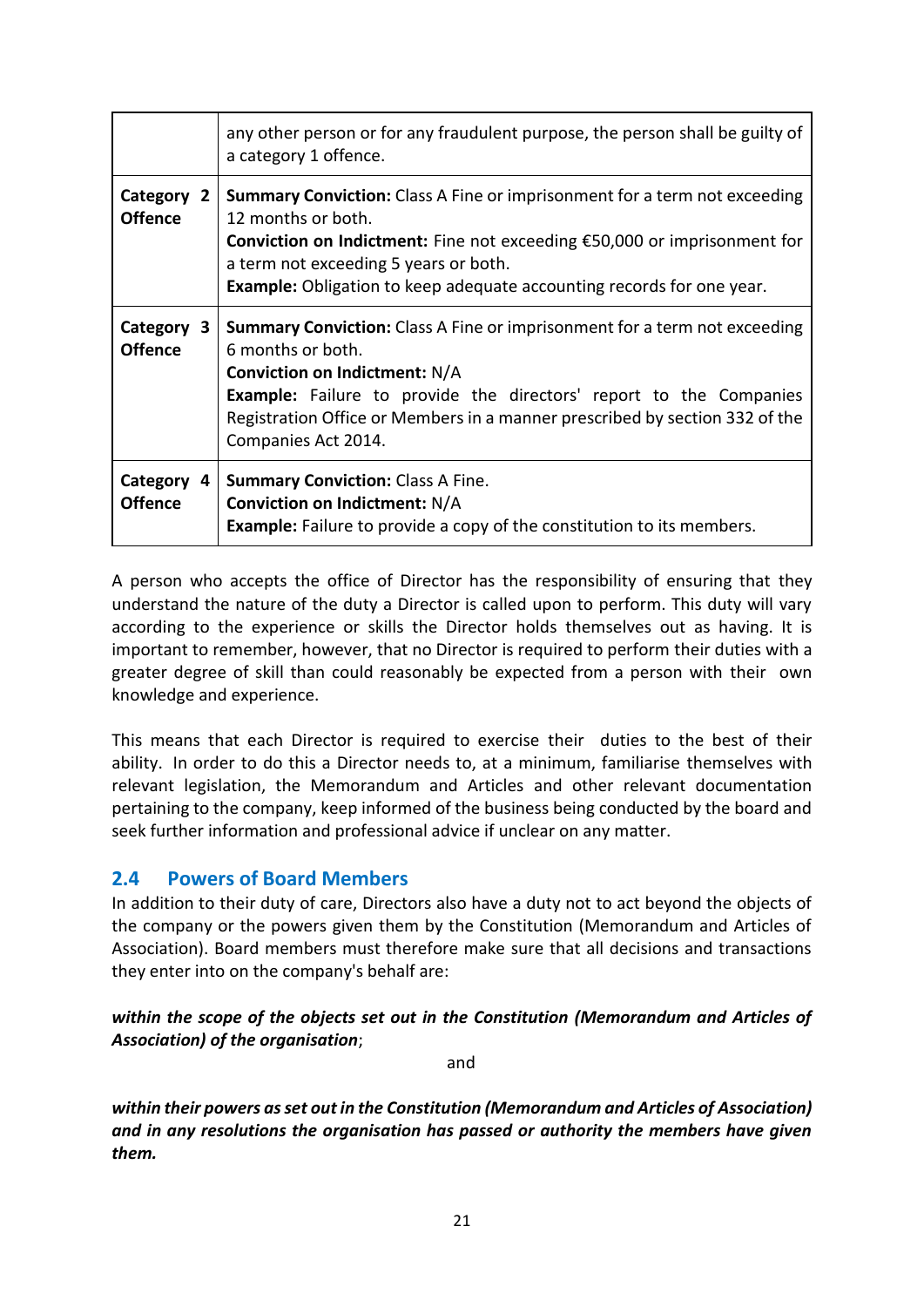### **Schedule of Matters Reserved for the Board of Directors**

The schedule of matters reserved for the Board's consideration include:

- The Company's strategic plans and annual operating budgets;
- Projects outside the scope of the strategic plan;
- Business acquisitions and disposals;
- Litigation;
- Appointment/Removal of Subgroup Chairs and Members;
- Appointment/Removal of Chief Executive Officer;
- Appointment/ Removal of Auditors;
- Approval of Borrowing/Finance Facilities;
- Approval of Contracts with term exceeding one year or financial liability on DAI exceeding €50k;
- Annual Review of Risk and Internal Control; and
- Approval of new staff positions.

### **CEO's delegated responsibilities (for board responsibilities)**

The Board of Directors is ultimately responsible for the DAI. This policy establishes the delegation of certain duties and responsibilities of the DAI from the Board of Directors and to the Chief Executive Officer (CEO), who may in turn delegate functions to other staff members.

Overall Duties and Purpose: To implement the strategic plan, and to lead and manage DAI's staff members, services, finances and all other administrative aspects so that DAI's ongoing mission, vision, and strategies are fulfilled within the context of DAI's values as approved by the Board of Directors and membership. The CEO shall have responsibility and authority over all areas of the organisation including any subsidiaries. The CEO is also responsible for preparing materials for Board consideration and for preparing materials for any future strategic planning process.

Contracts and Leases: To enter into a contract, lease, or execute and deliver an instrument in the name of and on behalf of the company as authorized through approved budgets and/or resolutions by the Board of Directors and in line with the signature and contract approval levels. The CEO shall maintain records of all contracts, leases and legal instruments at the headquarters of the company.

Delegation of the Secretary/Treasurer's Duties: The following duties of the Secretary/Treasurer have been delegated to the CEO (and management team):

Financial Supervision: The preparation of proposed budgets for consideration of the board, and ensuring that DAI operates within budgets approved by the Board of Directors.

Receipt of Funds: The receipt and deposit of funds in a bank designated by the Board of Directors. This delegated responsibility includes endorsement of cheques for deposit, maintenance of records of receipts and accounts receivable, and billing.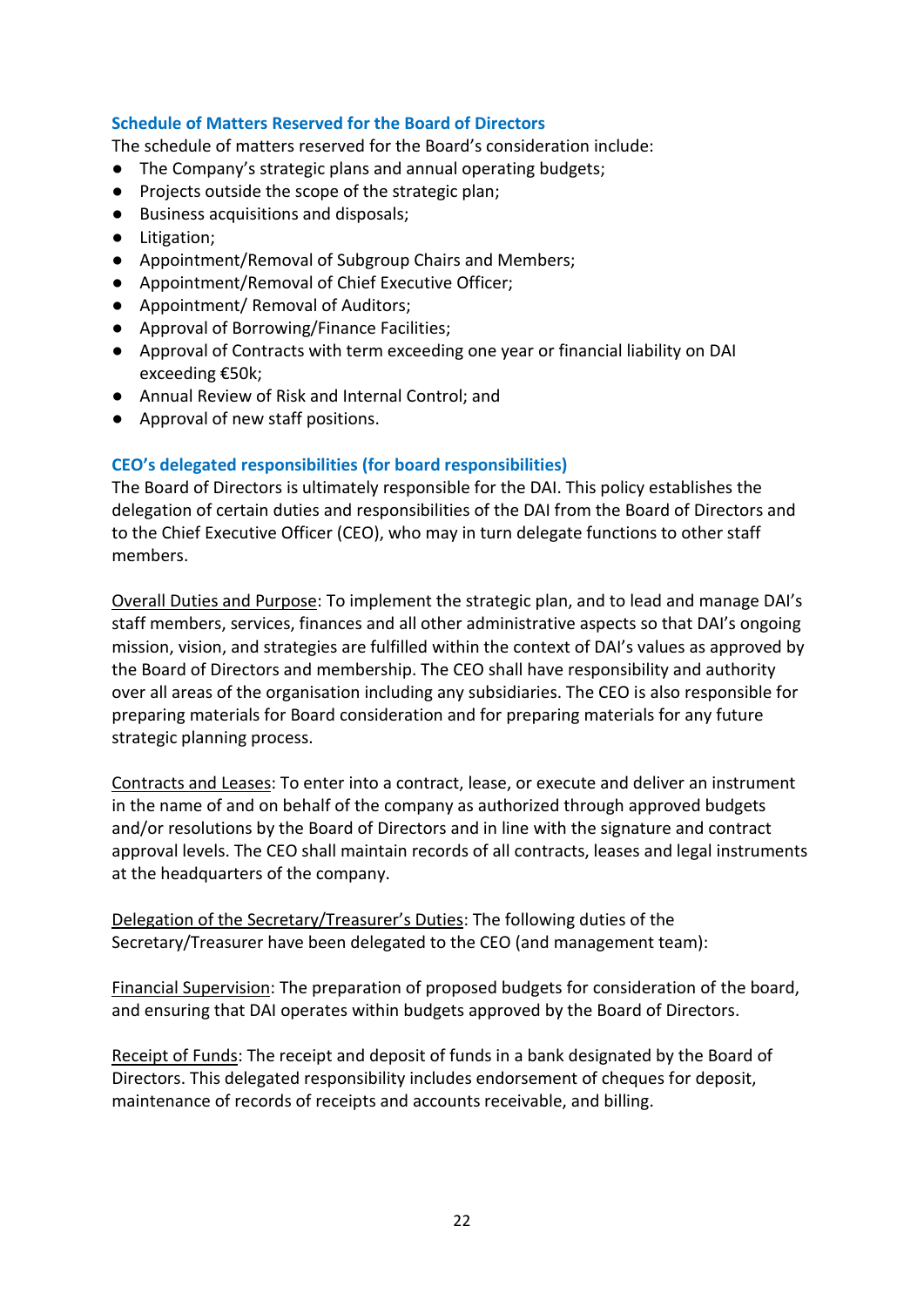Disbursement of Funds: The disbursement of funds within the budgeted amounts approved by the Board of Directors and within the signature approval levels outlined in the Finance Policy..

Financial Records: The keeping of records of all revenue and expenses and the preparation of monthly and periodic statements in regard thereto including the records of membership dues, payments, and invoicing.

Business Records: The keeping of all minutes and records of meetings and correspondence pertinent thereto.

Investment of Surplus Funds: The Finance & Audit subgroup and CEO, as a collective body, are authorised to invest surplus funds. The CEO is responsible for the keeping of all associated records.

# **2.5 Personal Liability of Directors / Board Members**

The incorporation of a body as a limited company serves to limit the liability of the members of the company for its debts.

Board Members / Directors owe a duty to the company and the members. The key failures for which a Director may be held liable under the Companies Act 2014 are:

- failure to keep proper books of account;
- fraudulent trading; and
- reckless trading.

Penalties can include fines, imprisonment and disqualification. Directors and Officers liability insurance is held by DAI, and this affords protection so long as good faith and due diligence is shown.

# **2.6 Board Conflict of Interest and Conflict of Loyalty Policy**

This policy has been drafted to address how the Board of DAI deals with conflicts of interest and conflicts of loyalty as and when these arise. The purpose of having this policy is to provide clarity to:

- individual Board members about the behaviour and actions expected from them on such occasions;
- the Board as a whole, as to how it should address any declared or perceived conflicts as and when these arise;
- the Chair as to their role in the process;
- members of the Company/Association (and other stakeholders) as to how the DAI Board addresses conflicts of interest/loyalty.

In developing this policy it is acknowledged that conflicts of interest and conflicts of loyalty will arise from time to time for Board members. This is perfectly normal, particularly in a small country such as Ireland. This policy has been developed to provide assurance for, and clarity to, all concerned that there is a clear and transparent way of addressing these types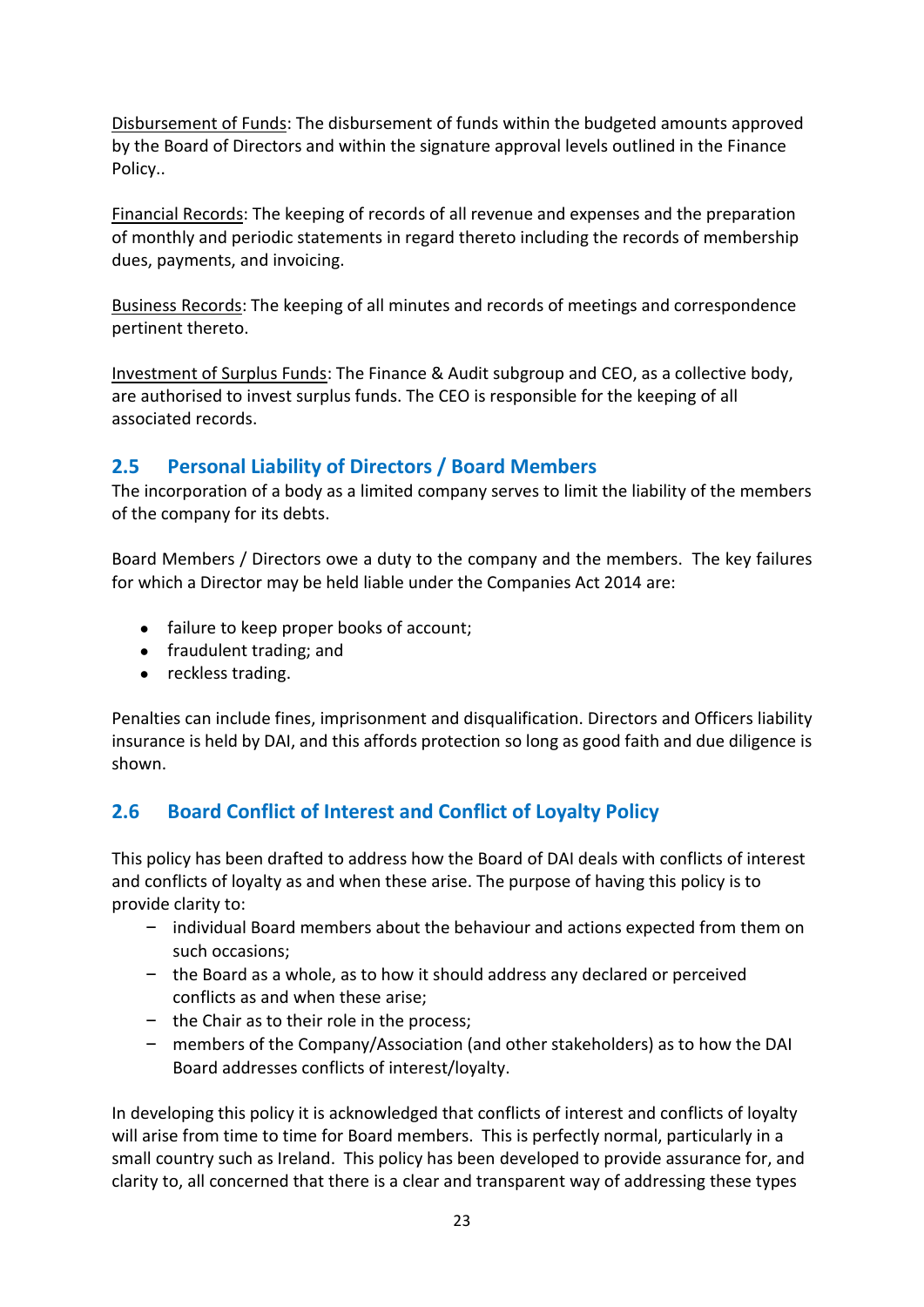of issues when they arise. This policy also applies to all subgroups of the Board including non-Board members who participate in subgroups. This policy is available on the Board Google Drive.

# **2.7 Board Health and Safety Responsibilities**

The Safety, Health and Welfare at Work Act 2005 (the Act) is the governing legislation relating to health and safety in the workplace. The main objective of health and safety policies is to provide a safe and healthy place of work for all staff members, volunteers and visitors, and to meet duties and obligations to customers. Under the Act, every organisation is required to protect their employees from accidents or ill health at work. At all times, employers should seek to ensure that their equipment and systems do not constitute a risk to the health and safety of the employees and they should regularly consult with all staff on this issue.

The legislation sets out obligations in the following areas:

- **•** Employer and employee responsibilities
- Safety Statements
- How employers get the safety message out
- Increased penalties for health and safety breaches

Performing a risk assessment and hazard analysis are part of the employer's responsibilities under health and safety legislation. Risk assessment and hazard analysis involve a careful examination of the workplace for any obvious hazards, as well as the identification of any practices, obstacles or objects that might have the potential to cause harm to staff and visitors.

# **Safety Statements**

Following the identification of hazards and assessment of risks, the arrangements for safeguarding safety and health must be outlined clearly in the Safety Statement. Under the Act, every employer must prepare a Safety Statement and there are a range of elements that must be included. Reference needs to be made to regulations that apply, as well as the standards, codes of practice and guidelines that are used to control the risks. The law places Safety Statements at the heart of a proper health and safety management system.

The Act requires that when bringing the Safety Statement to the attention of employees, it must be in a form, manner and, if necessary, a language that can be understood by all employees. The Safety Statement should be reviewed and updated annually and when there is a change in legislation or company circumstance (e.g. location, staff or equipment).

The Safety Statement should:

- Identify hazards in all workplaces, as well as the level of risk. It should identify the measures necessary to eliminate or control those risks.
- Outline the procedures that exist to deal with an emergency situation.
- Highlight the duties of employees to cooperate with health and safety practices in the workplace.
- Be updated regularly to take account of changing circumstances.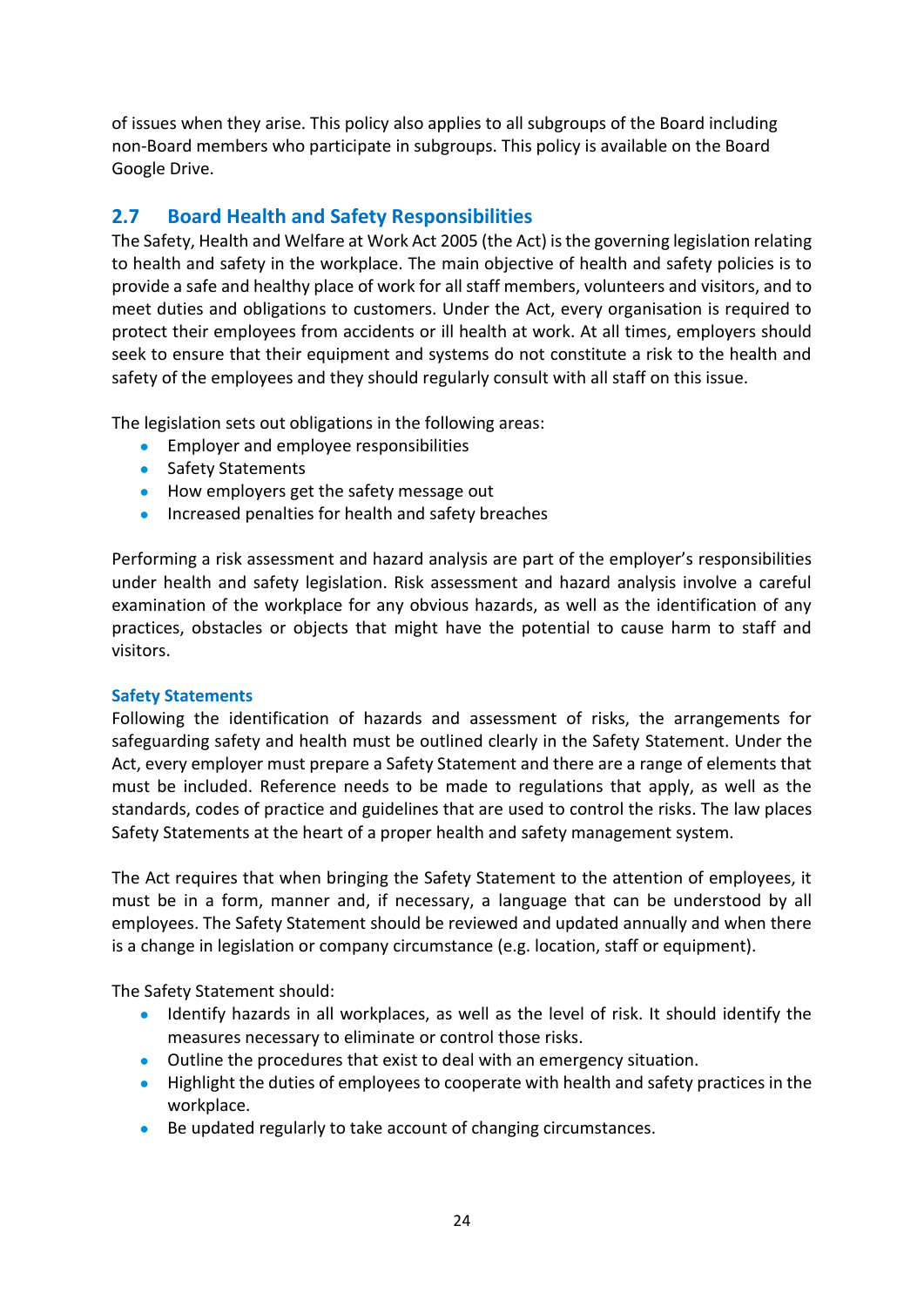An organisation's Safety Statement will also highlight areas where an organisation may consider developing policies and procedures. These might include: safe work practices, first aid, manual handling, accidents and incidents, alcohol and drugs, hazards and working alone.

# **2.8 Board Officer Roles and Responsibilities**

The term of each Board Officer role shall normally be three years (see page 4, number 12).

# **Board Chairperson**

The key responsibilities of the Board Chairperson are to:

- Provide leadership and management to the Board.
- Chair meetings of the Board.
- Finalise the agenda for Board meetings and when necessary liaise with the CEO regarding any follow-up work.
- Act as a link person between the Board and the CEO
- Work with the CEO to achieve the overall mission of the organisation
- Be responsible for the annual appraisal of the CEO.
- Optimise the relationship between the board members, the CEO, staff and volunteers
- Ensure adequate operational support for the CEO and other personnel
- When necessary, to speak on behalf of the Board. DAI's official spokesperson is the CEO but, on occasion, the Chair may need to be the spokesperson. All public statements should be within the agreed policies and strategy as set down by the Board.
- Responsible for the formation of sub-groups of the Board and is an ex-officio member of any such groups.
- Oversight of succession planning for the Board.

#### **Board Company Secretary**

The Company Secretary's main functions are to ensure compliance with our obligations under company law, and that we operate in line with our Constitution and Articles of Association.

The key responsibilities of a Board Company Secretary are to:

- Provide advice and guidance to Directors on their obligations under the organisation's governing instruments, company law, charity law, trust law and other relevant laws and regulations
- Ensure compliance with all of the above
- Be responsible for raising and resolving compliance issues
- Liaise between management and stakeholders (primarily board members but wider membership at AGMs/EGMs)

In many voluntary organisations the role of Company Secretary will be fulfilled by the CEO of the organisation, however the Charities Governance Code says that it is preferable to have this role fulfilled by a Board Member; support with the administrative tasks can be provided by the CEO.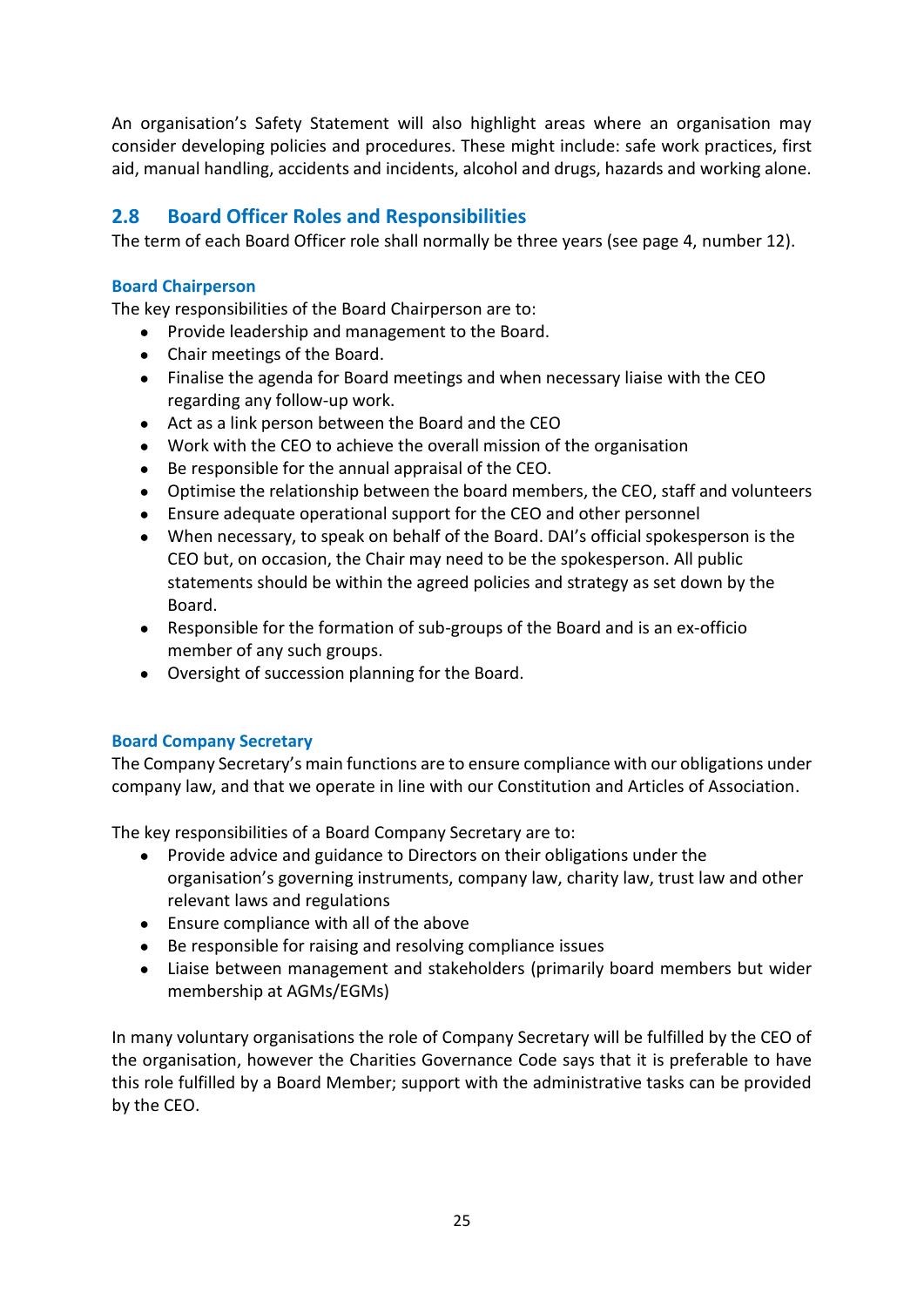### **Board Treasurer**

In many cases a member of staff e.g. the Finance Manager will be responsible for the daily financial management with an Honorary Treasurer at Board level. This is the case for DAI. *However the Board is ultimately collectively responsible for the finances of the organisation.* The key responsibilities are to:

- Keep financial records, and develop procedures and controls
- Prepare budgets and develop financial plans
- Maintain oversight for all financial transactions
- Maintain oversight for financial incomings and outgoings
- Prepare annual accounts and present to Board for review
- Keep records of any funding grants and ensure money is spent on items for which it was given.

### **CEO's responsibilities (with respect to the Board)**

- To develop draft agendas for board meetings (for approval by the Chair).
- To ensure relevant and appropriate materials for all board meetings and subgroup meetings are prepared and circulated in a timely manner in advance.
- To ensure that any follow up actions from board meetings are implemented and to report as necessary.
- To act as a link person between the board and the staff.
- To attend subgroup and board meetings (unless specifically requested not to do so from time to time).
- To implement the operational aspect of Board succession planning as delegated by the Chair.

# **2.9 Board Induction/Checklist**

When a new Board member joins they will be given a comprehensive induction to how the Board operates and to the wider organisation.

They will be supplied with all the relevant documentation required for them to operate efficiently and with legal compliance as a Board Member. These documents will include the following (not exhaustive):

- Board of Directors Responsibilities
- Board Operating Procedures
- Overview of Board Sub Groups & their Operations
- Organisation Constitution (Memorandum and Articles of Association)
- Organisational Overview/Structure/Chart
- Finance Policy
- HR Policy (employee/staff manual)
- Health & Safety Policy/Procedures
- Code of Practice/Conduct for Board Members
- Contact Lists: Board of Directors, key staff members, etc.
- B10 Form for completion and submission to Companies Offices for Registration of Directorship
- All other relevant Organisational Policies & Procedures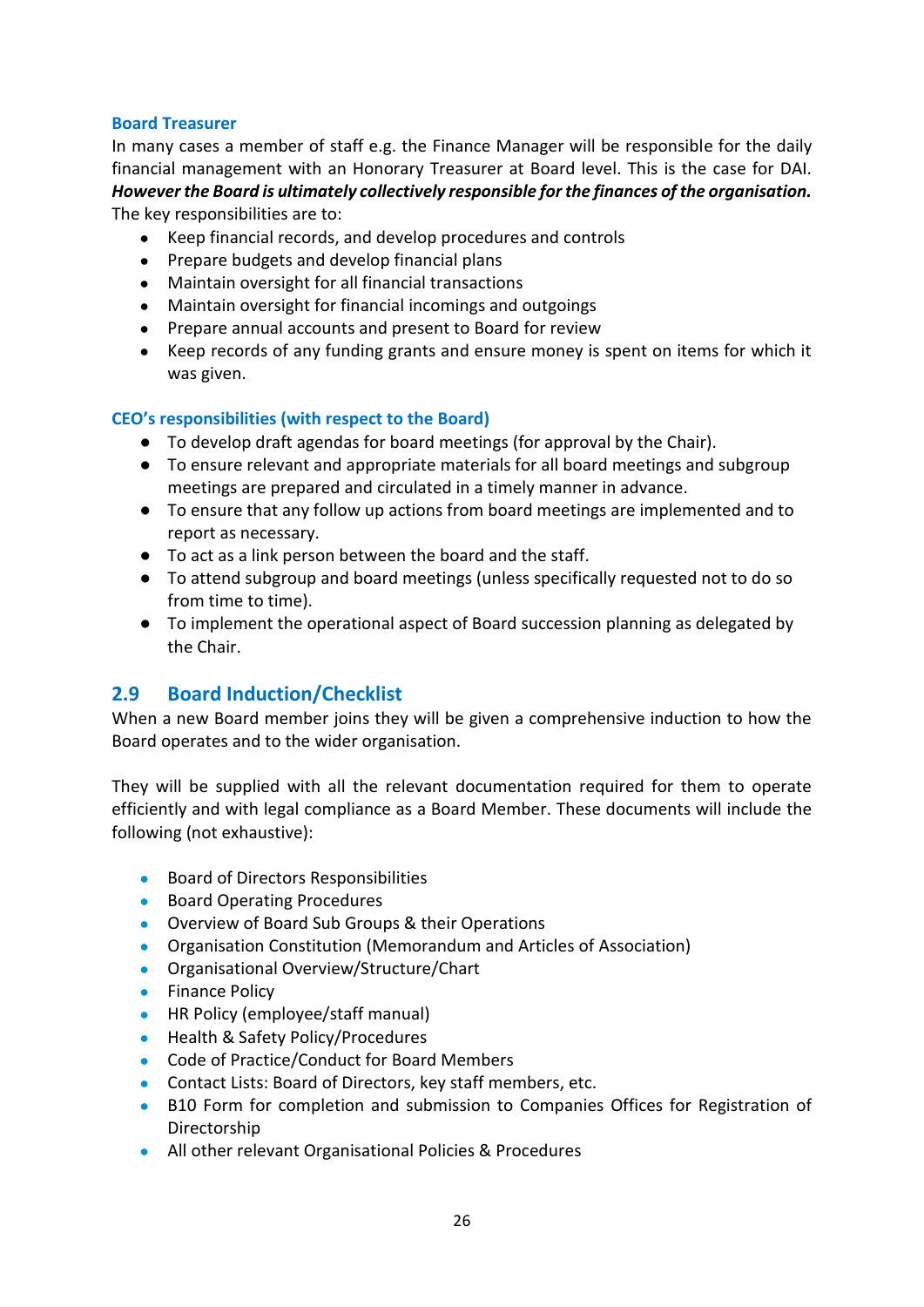# **2.10 Board Operating Procedures**

Operating procedures are made by the Board for the purpose of ordering its business and may only be amended by a two-thirds majority of those present and voting at a meeting of the Board.

The Chairperson and the Company Secretary shall be responsible for ensuring that the Constitution (and Memorandum and Articles) of the Company and these operating procedures are complied with.

### **Function of the Board**

The function of the Board is to direct the Company through the medium of rational and constructive discussion at properly constituted meetings which formulate strategy, allocate key resources, set policies, supervise management activities and demonstrate accountability.

#### **Scheduling of Meetings**

The CEO and the Chairperson shall arrange for the holding of the meetings of the Board during the year and the dates of these meetings shall be notified to the members of the Board at the beginning of each year.

At least seven days' notice of each meeting should be forwarded to each member of the Board. The Chairperson and CEO shall determine the agenda for each meeting and the Company Secretary and CEO shall ensure that the agenda and relevant papers are forwarded to each member seven days prior to the holding of the meeting, barring exceptional circumstances.

A special meeting of the Board may be called by the Chairperson, or following a request to the Company Secretary by one-third of the members of the Board, and seven days' notice will be given in respect of such a meeting together with a notification of the item to be discussed. In exceptional circumstances the Chairperson, after consulting all of the honorary officers, may waive the requirements for notice and call a meeting at shorter notice.

#### **Quorum**

The quorum for a meeting of the Board shall be 5 directors [present in person or by suitable telephonic, video or other electronic means which allows those not present in person to actively participate in the Board meeting]. If a quorum is not present one hour after the official starting time of the meeting, the meeting shall be declared null and void.

# **Ordering of Business**

The Chairperson shall preside over all meetings of the Board. Where the Chairperson is absent, the Vice-Chairperson (if in attendance) will chair the meeting, or the meeting shall elect a chairperson from amongst those present to chair the meeting.

The Company Secretary shall be responsible for taking the minutes of the meeting and for ensuring that the minutes are recorded in the company records and forwarded to Board members prior to the next meeting. Where the Secretary is not present the meeting shall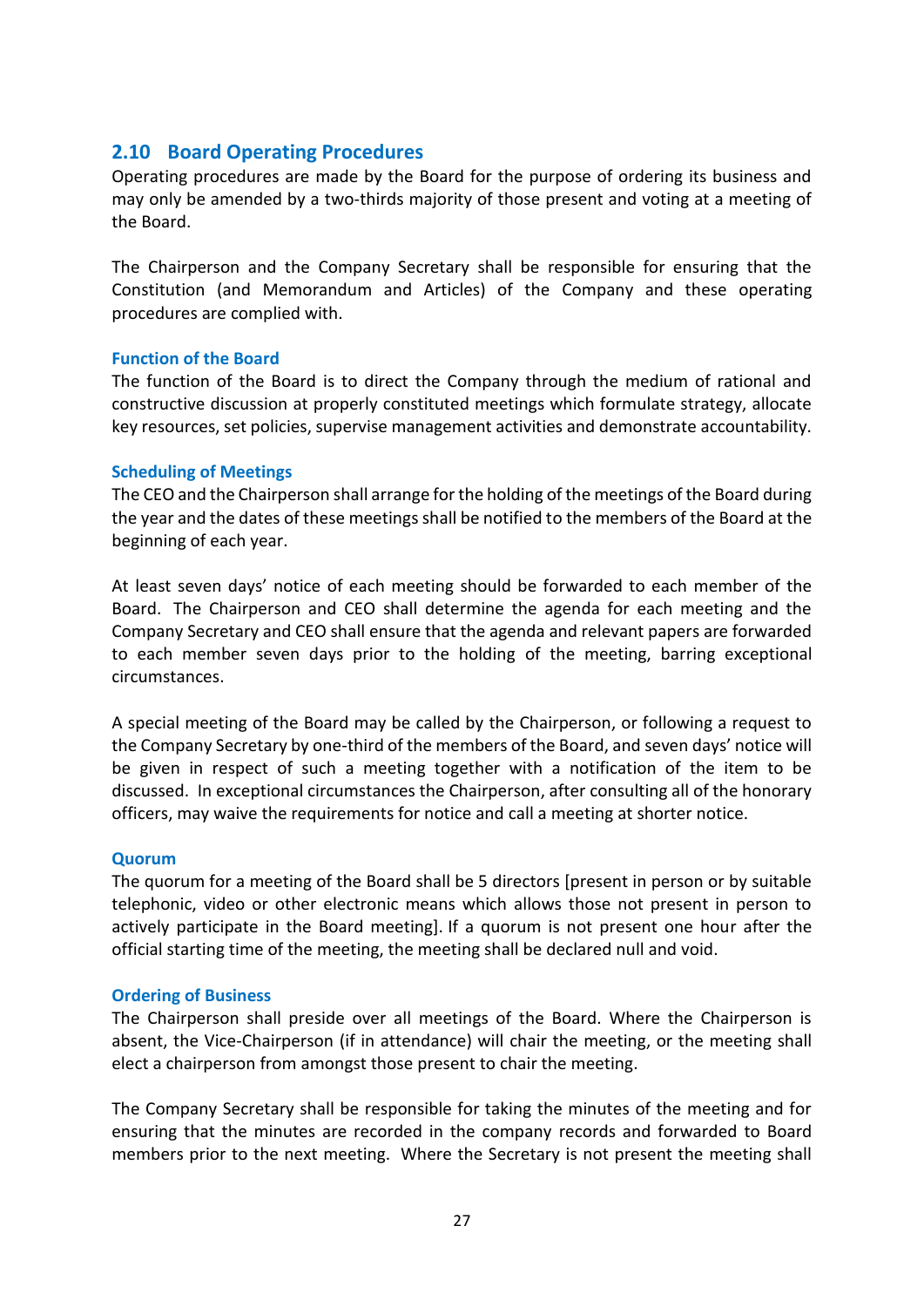appoint another Board Member to take the minutes, or a staff member may be delegated to take minutes.

The Chairperson shall have the right to determine the order of business and any ruling which the Chairperson may make in this regard may only be overruled by a majority vote of the meeting.

The introduction of an additional item on to the agenda may be proposed by any member provided that the proposal has a seconder. The item shall be accepted at the discretion of the Chairperson or where the Chairperson declines to accept such an item, it may be included if a motion to that effect is passed by a majority of those present and voting.

#### **Board Decisions**

Board members have a right and duty to participate fully in Board discussions, to ask questions and seek clarifications as they feel necessary, and to ensure that decisions taken reflect their own perceptions of the issue.

Where possible decisions of the Board shall be made by a consensus, but the Board recognises that there will be circumstances in which it will not be possible or even desirable to achieve consensus. In the absence of a consensus, decisions may be made by a majority of the members present and voting. Where there is a tied vote the Chairperson shall have a second or casting vote. All votes shall be by a show of hands, unless a secret ballot is requested by one-third of the members present. The issue of whether or not the results of a vote are recorded in the minutes will be at the discretion of the Chairperson.

Board members shall normally be expected to vote in accordance with Board policy where defined. If a Board member wishes to express a divergent opinion and to vote against Board policy or abstain (e.g. at a general meeting) they must seek the agreement of the Board for this action. The Board member must either accept the decision of the Board in this regard or resign from the Board.

#### **Attendance at Meetings**

The attendance records of members of the Board shall be made available to the Annual General meeting (in the Annual Report). The Company Secretary and CEO shall be responsible for maintenance of these records.

Any member of the Board who fails to attend two consecutive Board meetings without explanation may be suspended from the Board by a motion to that effect passed by a twothirds majority of those present and voting at a meeting of the Board and may receive a letter from the Company Secretary seeking an explanation for their absence. Any member who fails to attend three consecutive meetings without explanation may be removed by a decision of the Board.

# **Register of Interests**

Board members must formally declare any direct or indirect interest which they have in any contract or financial transaction being affected by the company to the Company Secretary, in advance of participating in Board discussion about the matter. It shall be for the Board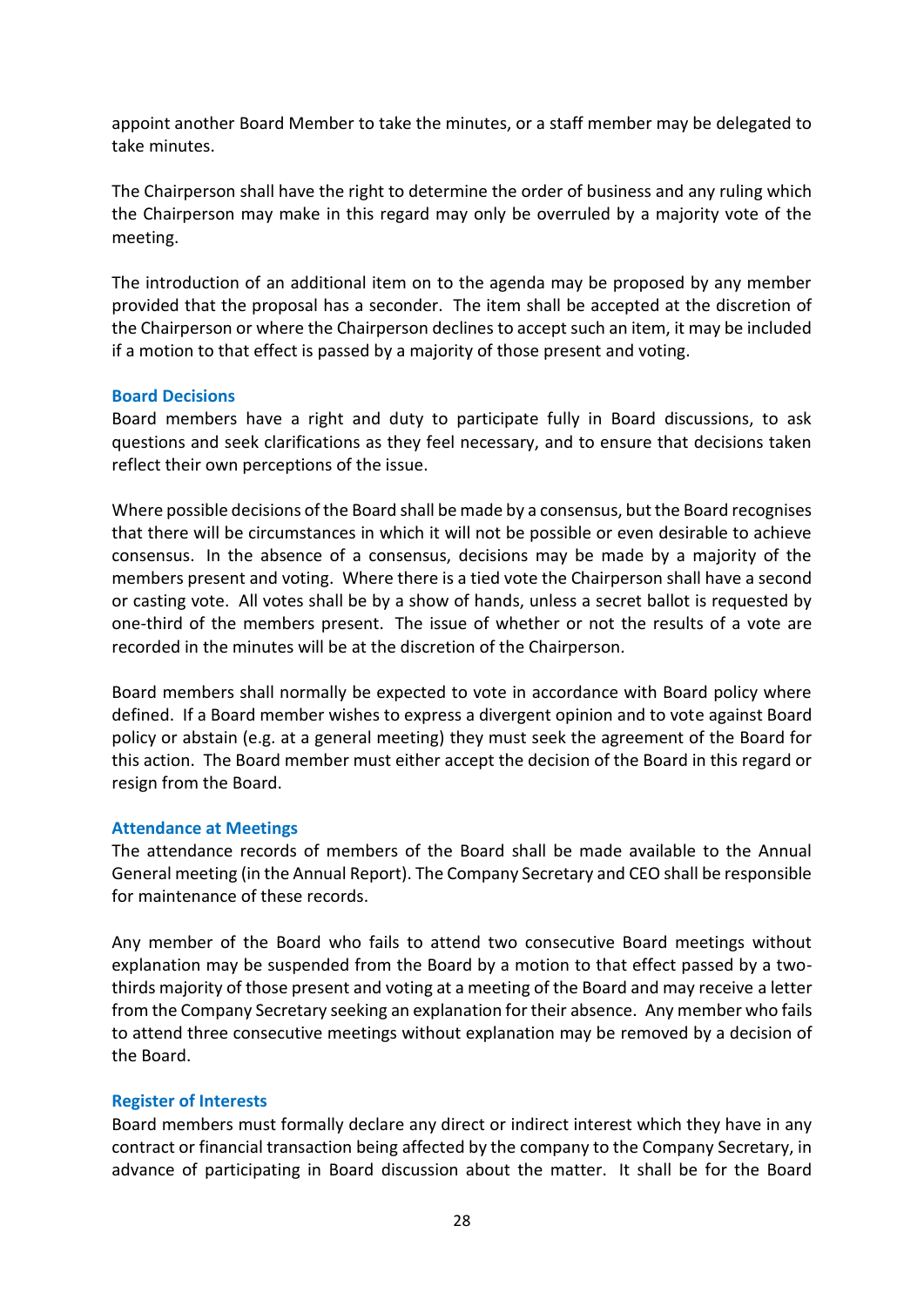meeting to decide whether the interest is such as to require withdrawal from the meeting whilst the issue is under discussion. All such declarations of interest shall be recorded by the Company Secretary in an appropriate register (see Section 2.6).

### **Confidentiality**

Board members have an absolute right to communicate with members of the company. This includes a right to consult informally in advance of Board decisions on a particular matter, although in such cases the Board member must not prejudice in any way the Board's consideration of an issue. In general, Board members have a duty to ensure that all communications with members are accurate in fact and fair in presentation. If a Board member chooses to communicate with any other party they have a legal responsibility to ensure that in doing so they do not damage the interests of the company.

Board members have an additional responsibility to their colleagues on the Board in regard to confidentiality. Whilst this is not an absolute responsibility it must be regulated by the Board itself, whose members should exercise a measure of peer review. An individual member of the Board may be required to resign from the Board by a motion to that effect passed by a two-thirds majority of those present and voting at a meeting of the Board for a breach of collective responsibility in regard to confidentiality.

#### **Co-options/Vacancies**

A person can be co-opted by a majority of the members of the Board present and voting in accordance with the company's Constitution. The co-opted Director must then be nominated for election at the next AGM.

Where any of the officers resign during the course of their term the vacant position shall be filled by an election from the remaining members of the Board, provided that at least seven days' notice shall have been given of such an election and the names of those proposed to fill the vacancy (together with their proposer and seconder) shall have been circulated by the Company Secretary to all the members.

#### **Skills Audit**

A key piece of information that any Board should have is to know exactly what skills and knowledge exist at Board level. Undertaking a skills audit is a process that can be used to identify the skills that exist at Board level as well as identifying where gaps exist at Board level. The outcomes of undertaking a skills audit should be that:

- A comprehensive overview of the skills and expertise that Board members possess will emerge.
- Training needs for board members should they exist will be identified
- Skills deficits will be identified which will assist the Board in targeting the right people to come on to the Board.

The DAI Board Skills Audit Template is available on the Board Google Drive.